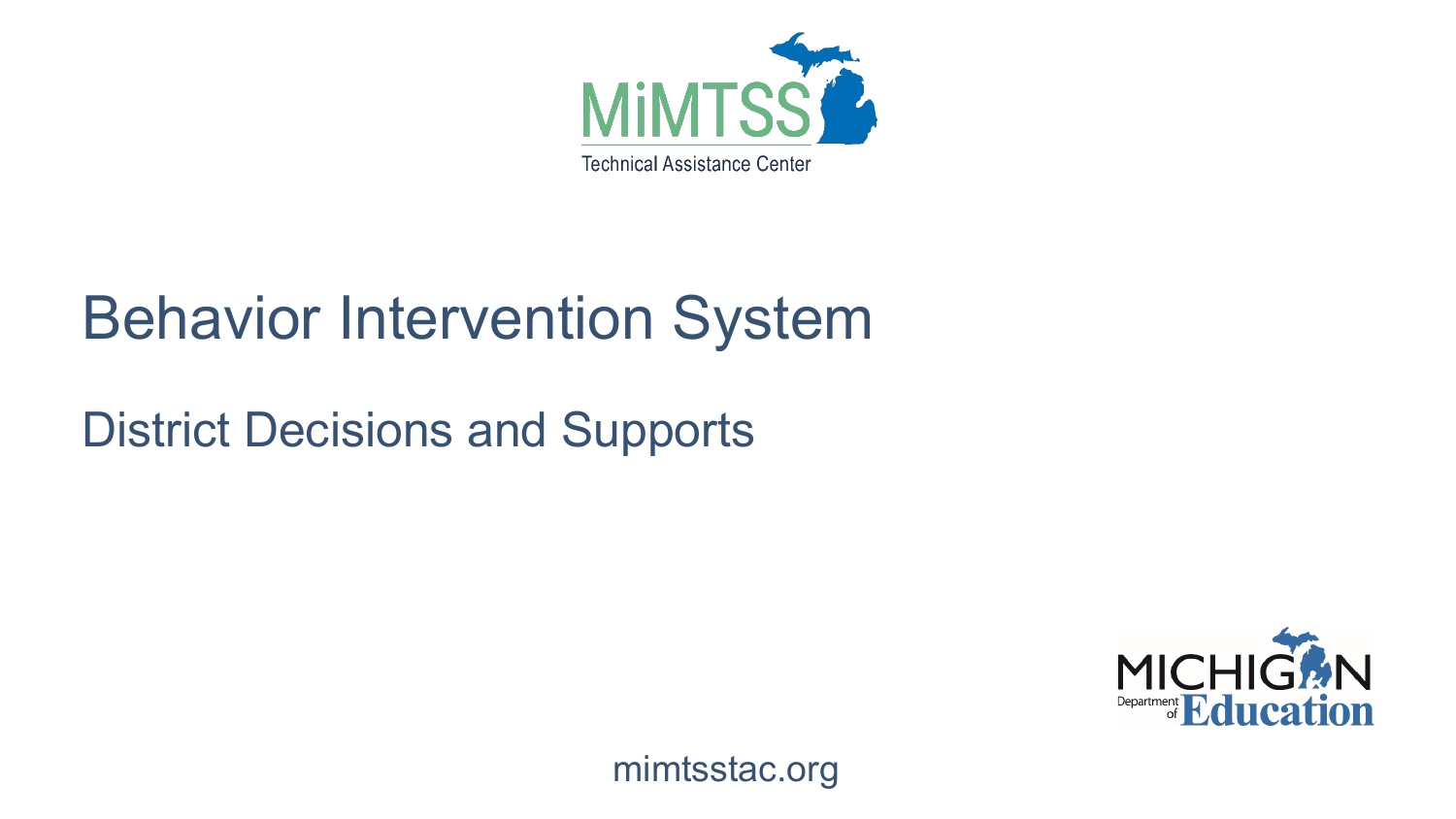#### Acknowledgments

The content for this training day was developed based on the work of:

- Lynn Fuchs
- Dough Fuchs
- National Center for Intensive Intervention (NCII)

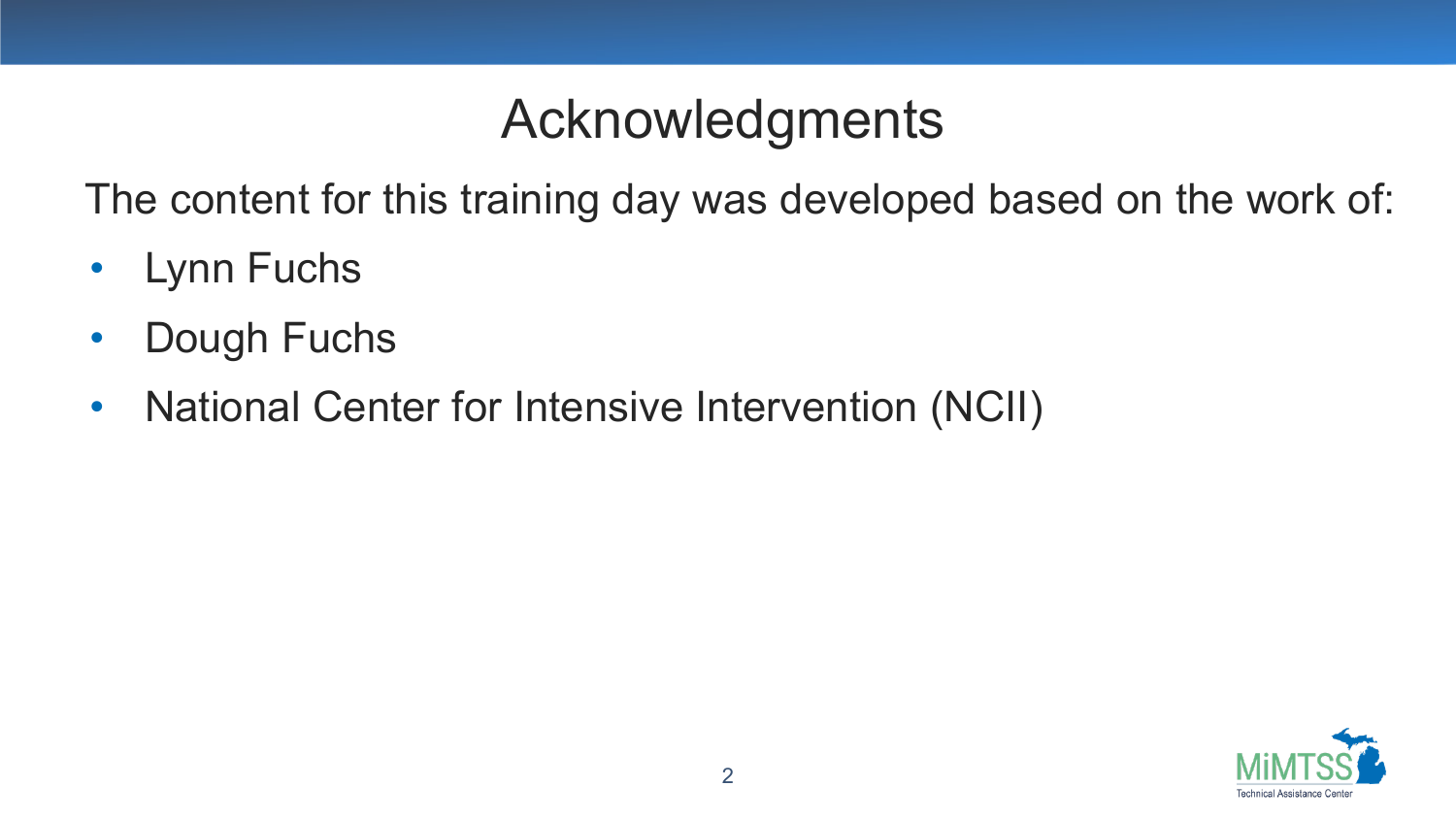## Group Expectations

Be Responsible

- Attend to the "Come back together" signal
- Active participation... Please ask questions

Be Respectful

- Please allow others to listen
	- Please turn off cell phones
	- **Please limit sidebar conversations**
- Share "air time"
- Please refrain from email and internet browsing

Be Safe

• Take care of your own needs

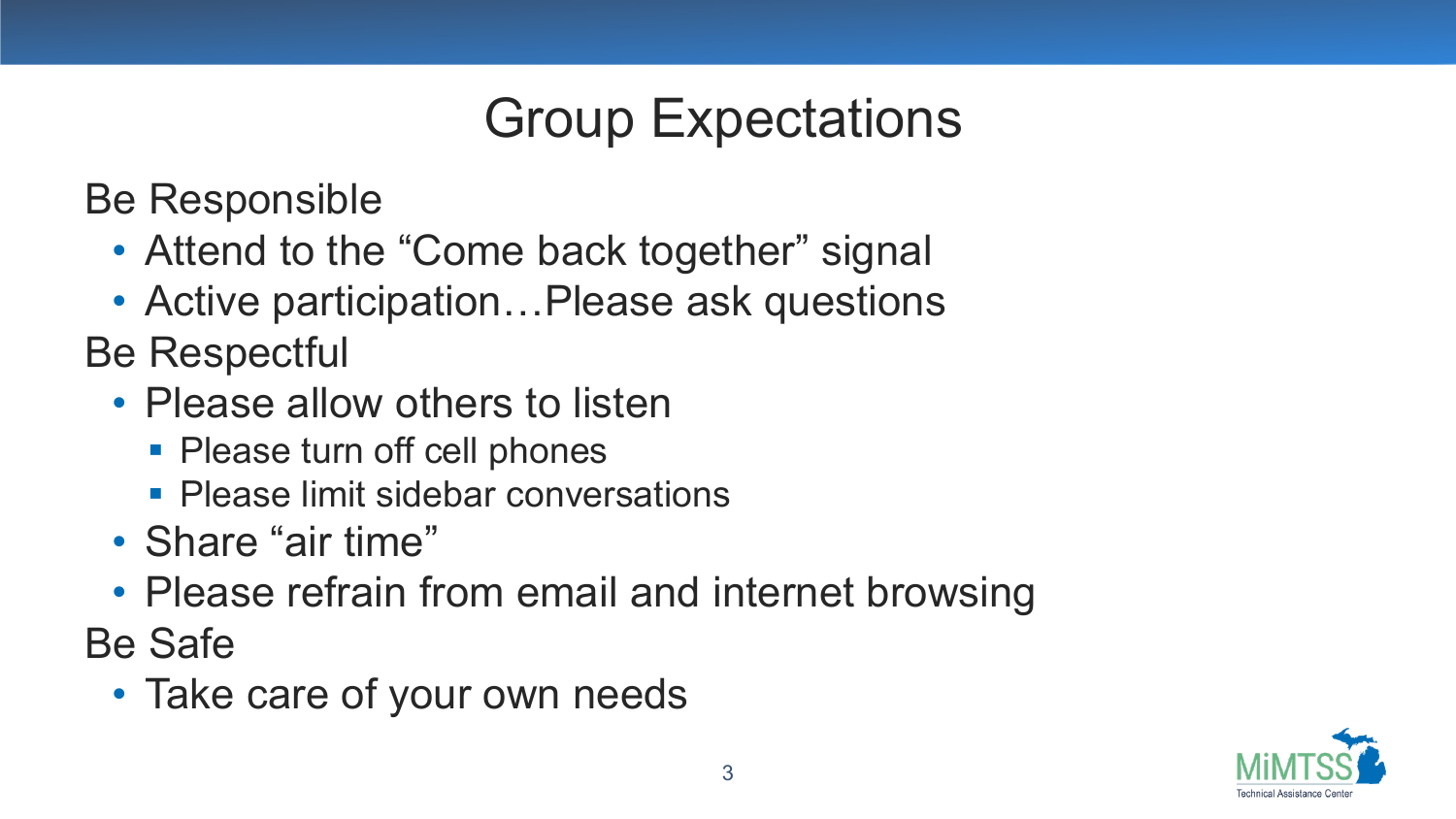## Group Expectations - Virtual

Be Responsible

- Return from breaks on time
- Active Participation
	- Use participant features of raise hand, thumbs up, etc.
	- **Type short answer or questions in chat box**
	- Respond to poll questions, if provided

Be Respectful

- Limit use of chat box to essential communication
- Please refrain from email and internet browsing
- Place your phone and other devices on mute and out-of-sight

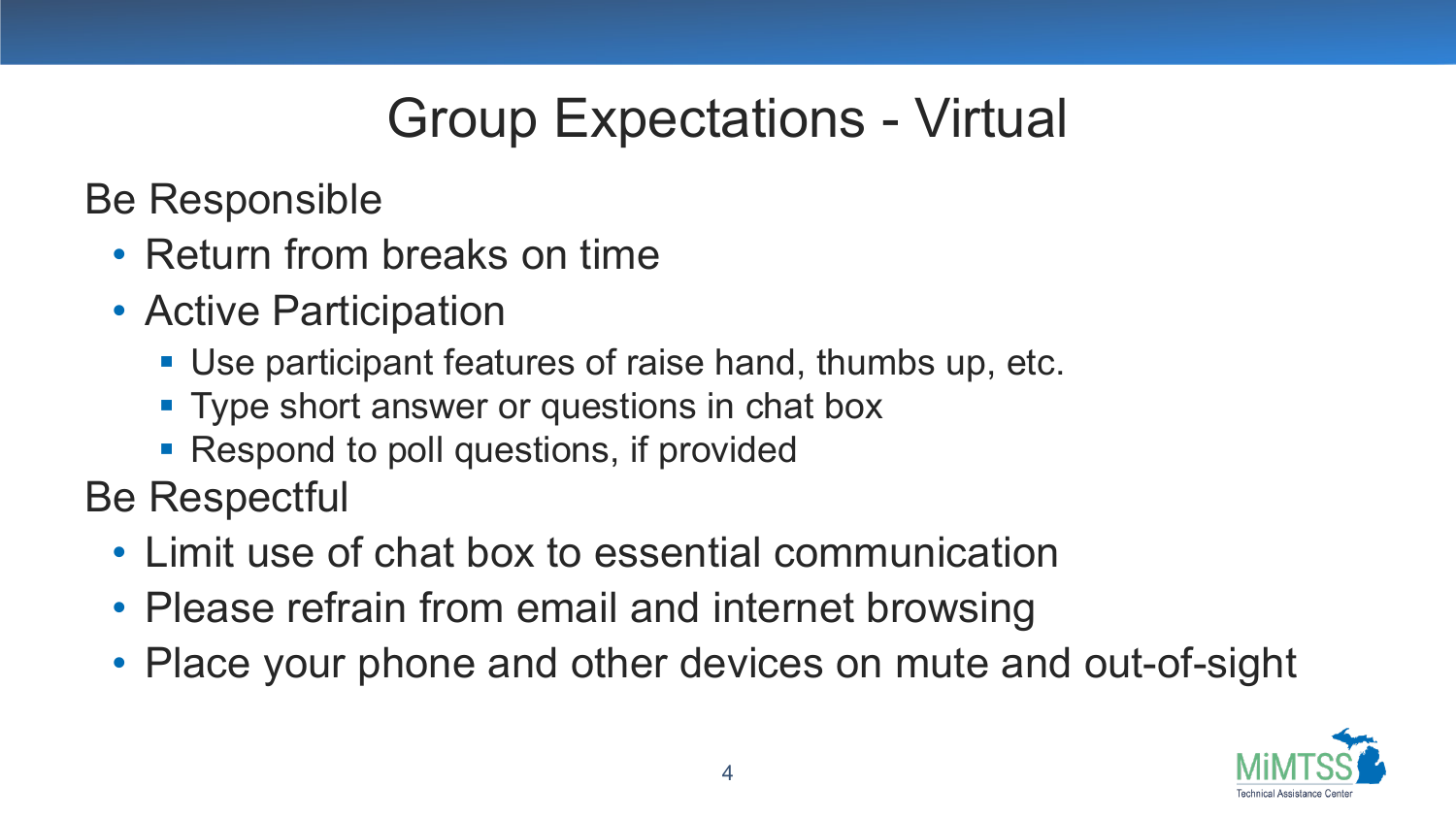## Training Effectiveness

- At the end of the session, you will be asked to provide feedback on today's training
- Results will be used to make improvements to professional learning and for reporting to TA Center stakeholders
- Trainers will provide a preview of the survey and provide you with the link at the end of this session

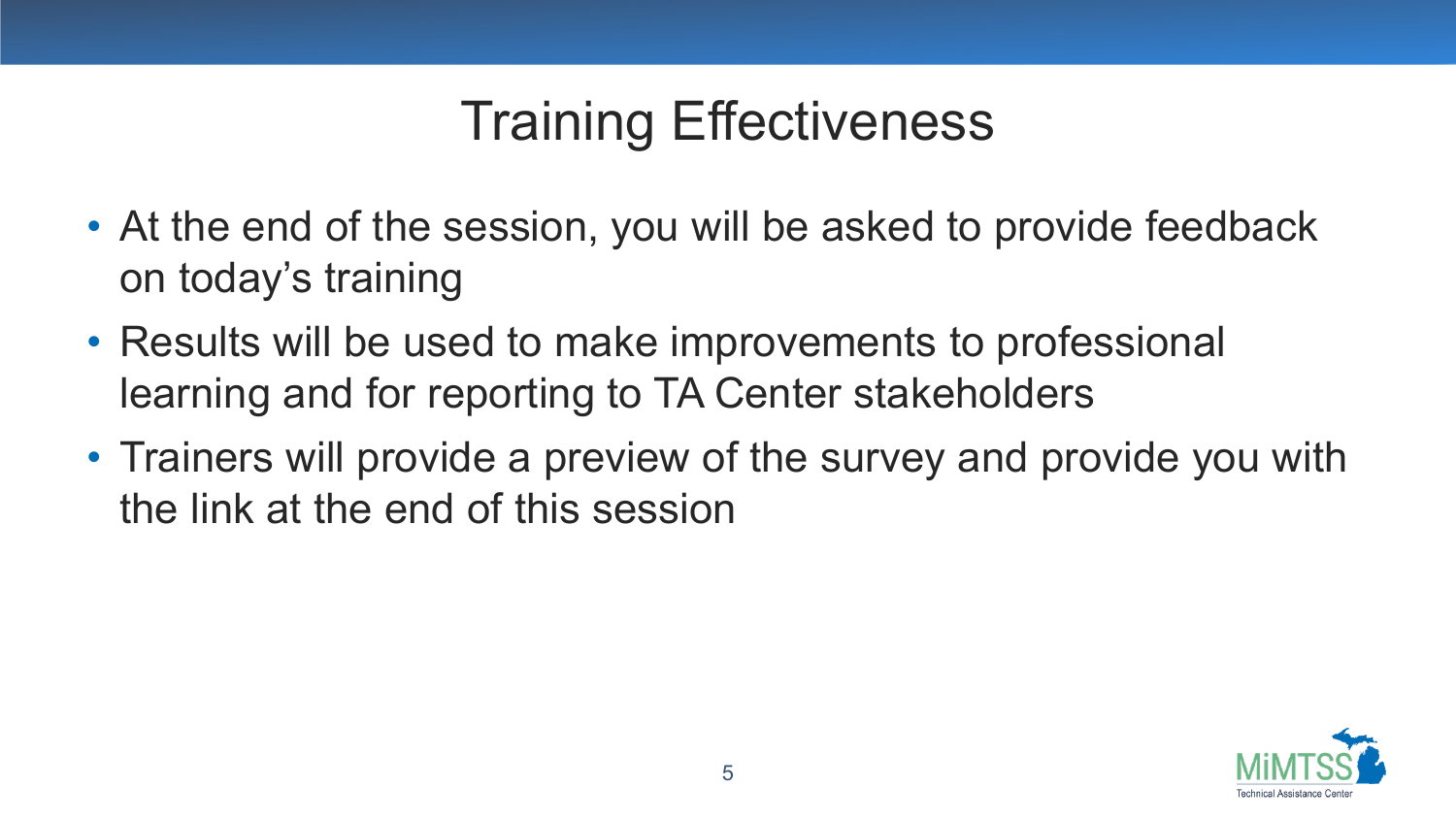## Diversity and Equity

- One of the feedback questions you will see for all of our professional learning sessions is:
	- The session promoted and positively portrayed diversity among educators and learners (strongly agree, agree, unsure, disagree, strongly disagree, optional comments)
- We are collecting baseline data to inform improvements to our MTSS professional learning to promote equity and inclusion

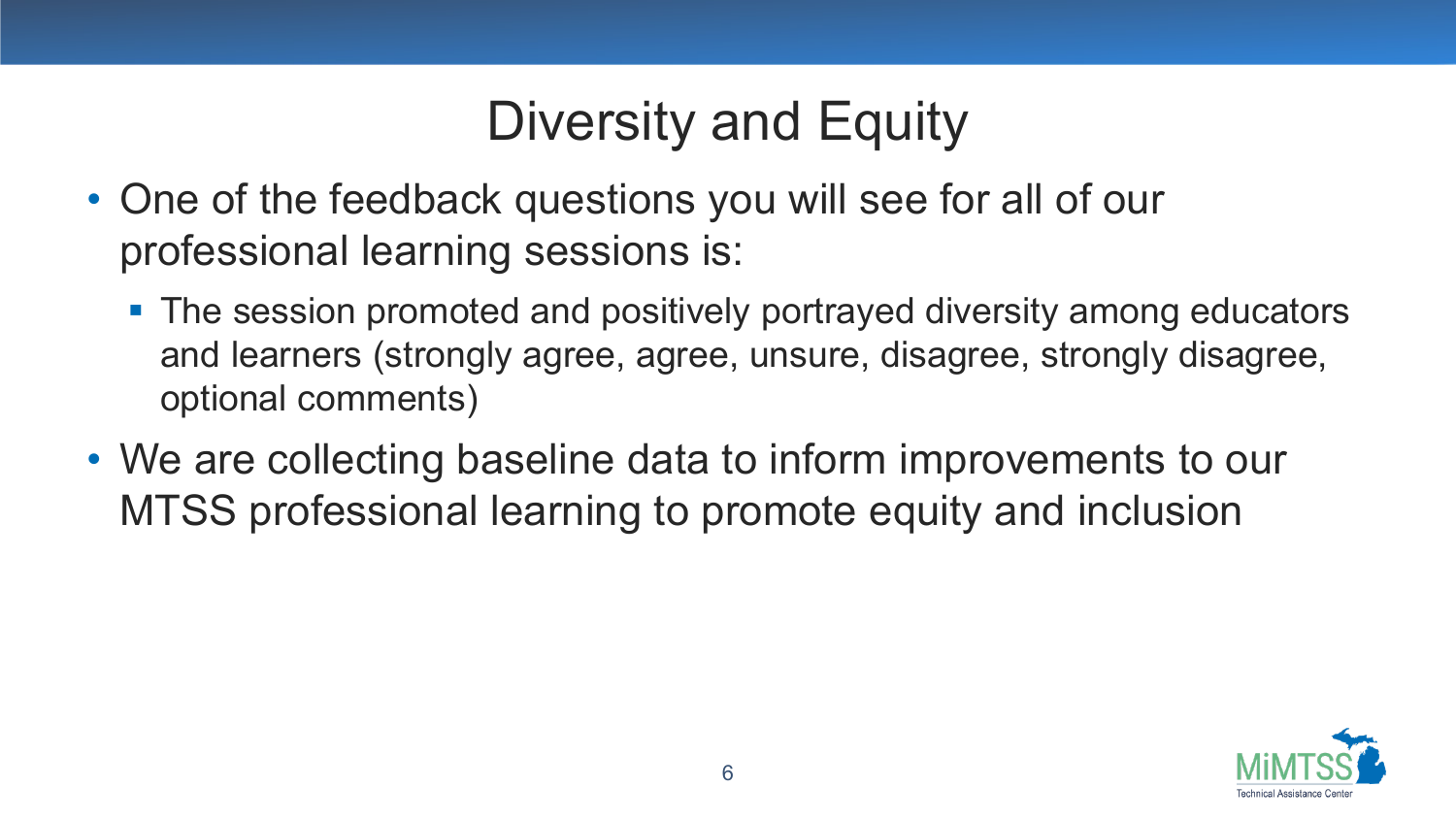#### Team Roles

- Facilitator: lead discussions and activities to keep the team moving forward
- Recorder: keep written documentation of key discussion points, decisions, and next steps
- Time Keeper: keep track of time and bring the team back together



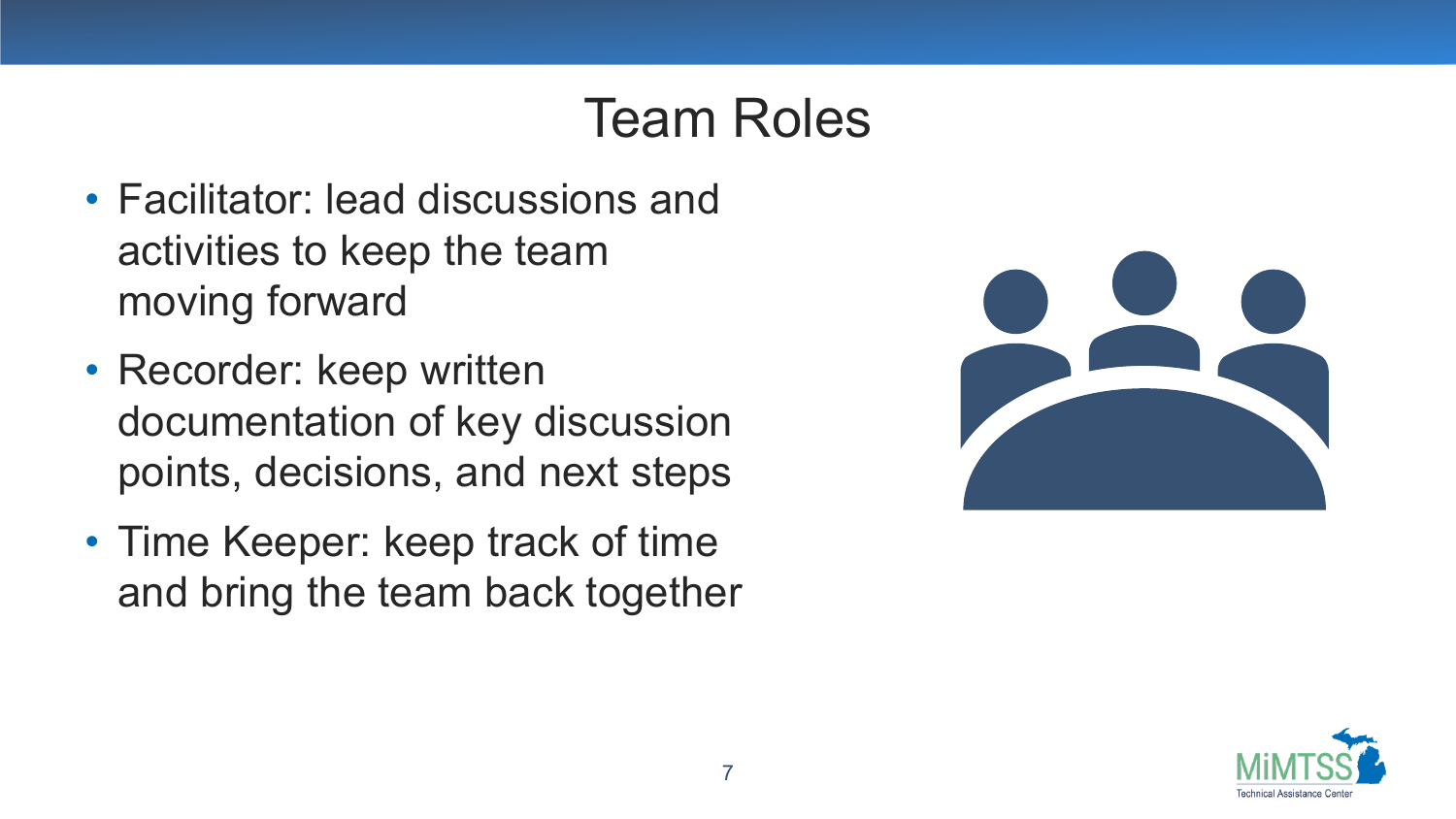#### Purpose

This session guides the District Implementation Teams in making district decisions to support schools in the installation of an intervention system for the behavior components of an MTSS framework.

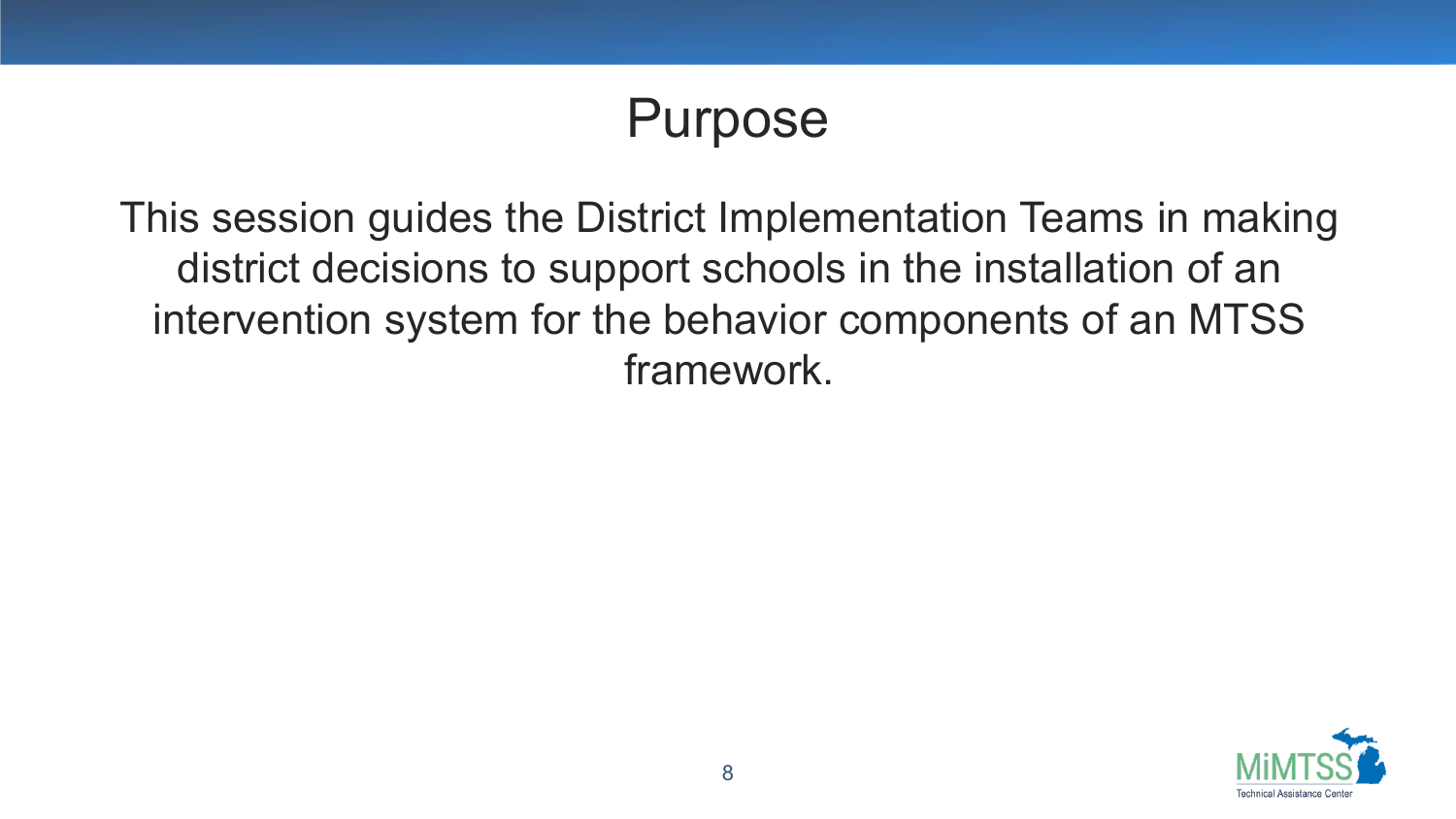#### Intended Outcomes

- Review the definition of a tiered delivery system and the purpose of an intervention system
- Outline and plan for district decisions to support installation and use of a behavior intervention system within all schools

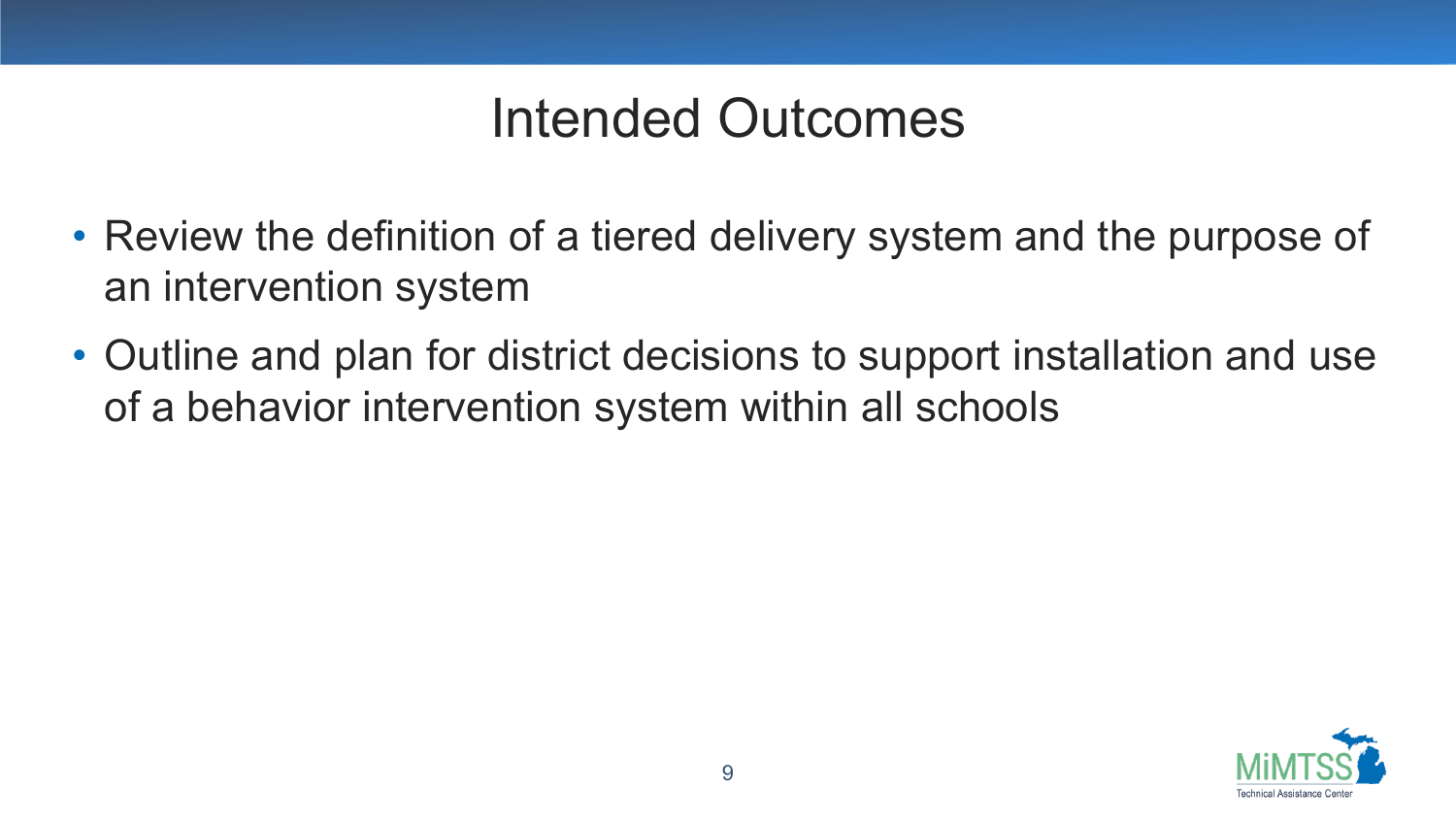## Agenda

- 1.0 Interactive Review
- 2.0 Intervention Access & Effectiveness
- 3.0 Staff Selection & Development
- 4.0 Teaming Structures
- 5.0 Next Steps & Communication

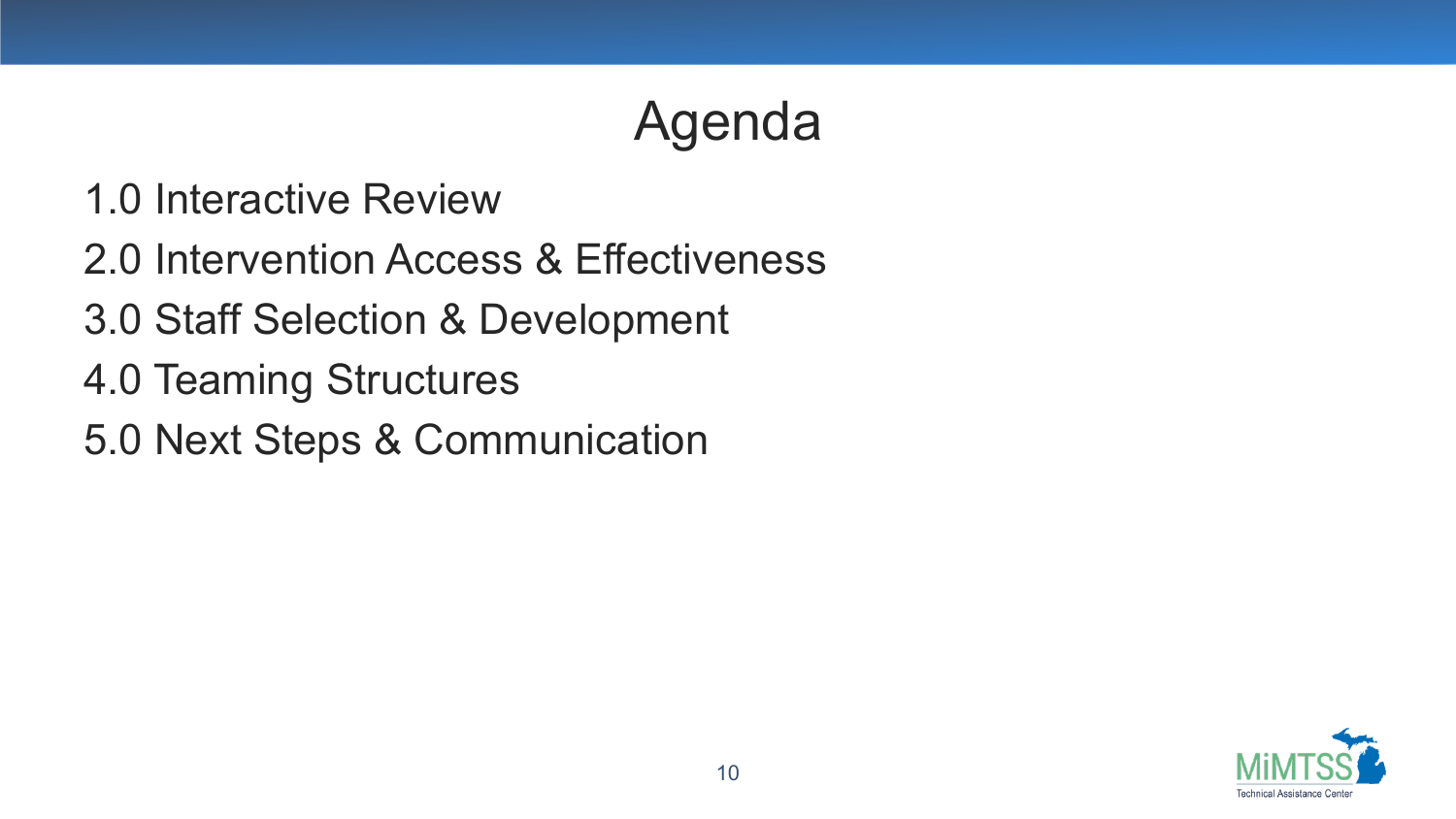## Use of Module Learning

- Immediate use:
	- To guide district decisions to support the installation of the intervention system and Check-in Check-out for cohort 1 schools starting this year
- Future use:
	- At both the district and school levels to continue to support installation and use of the intervention system

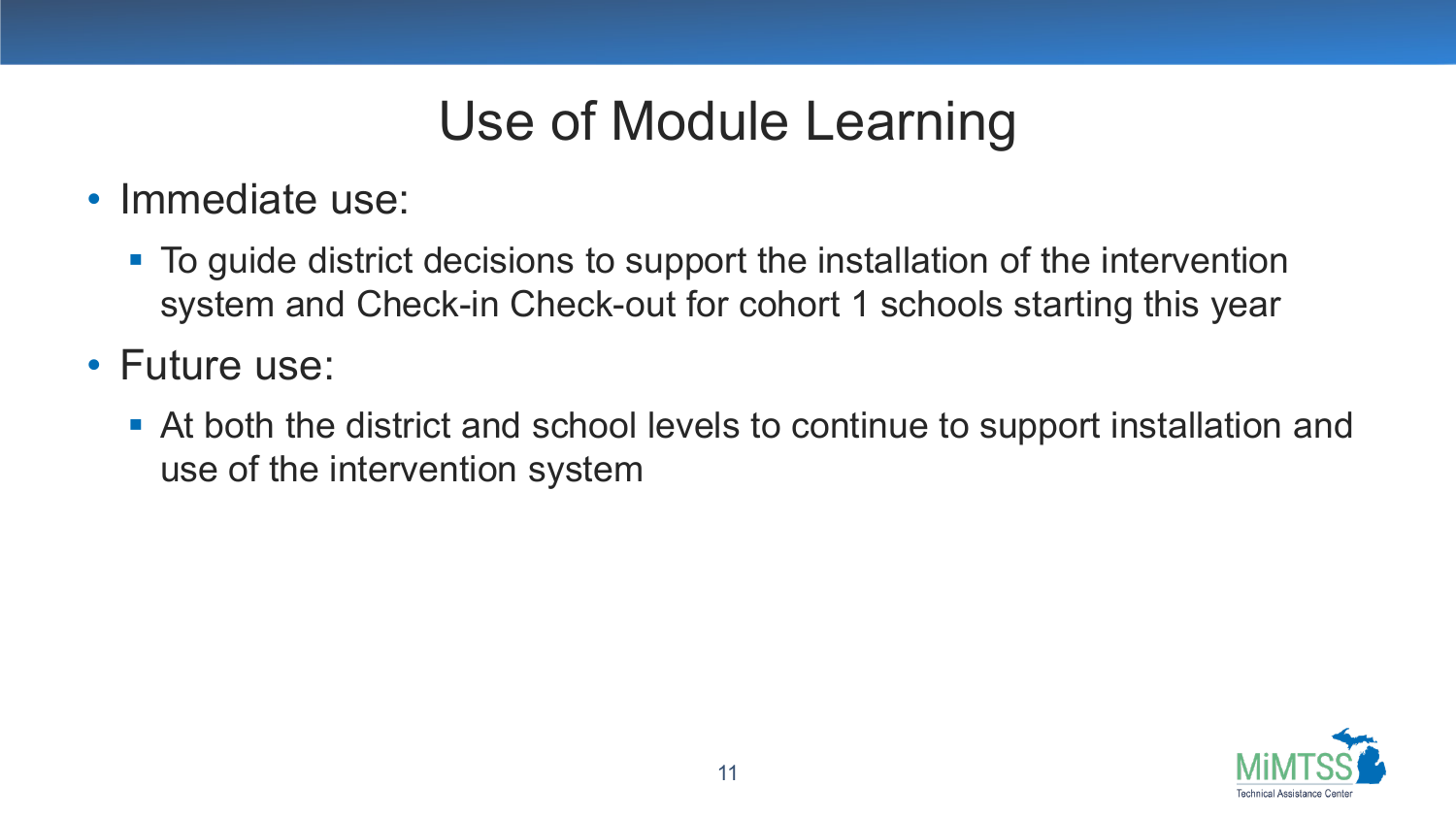#### 1.0 Interactive Review

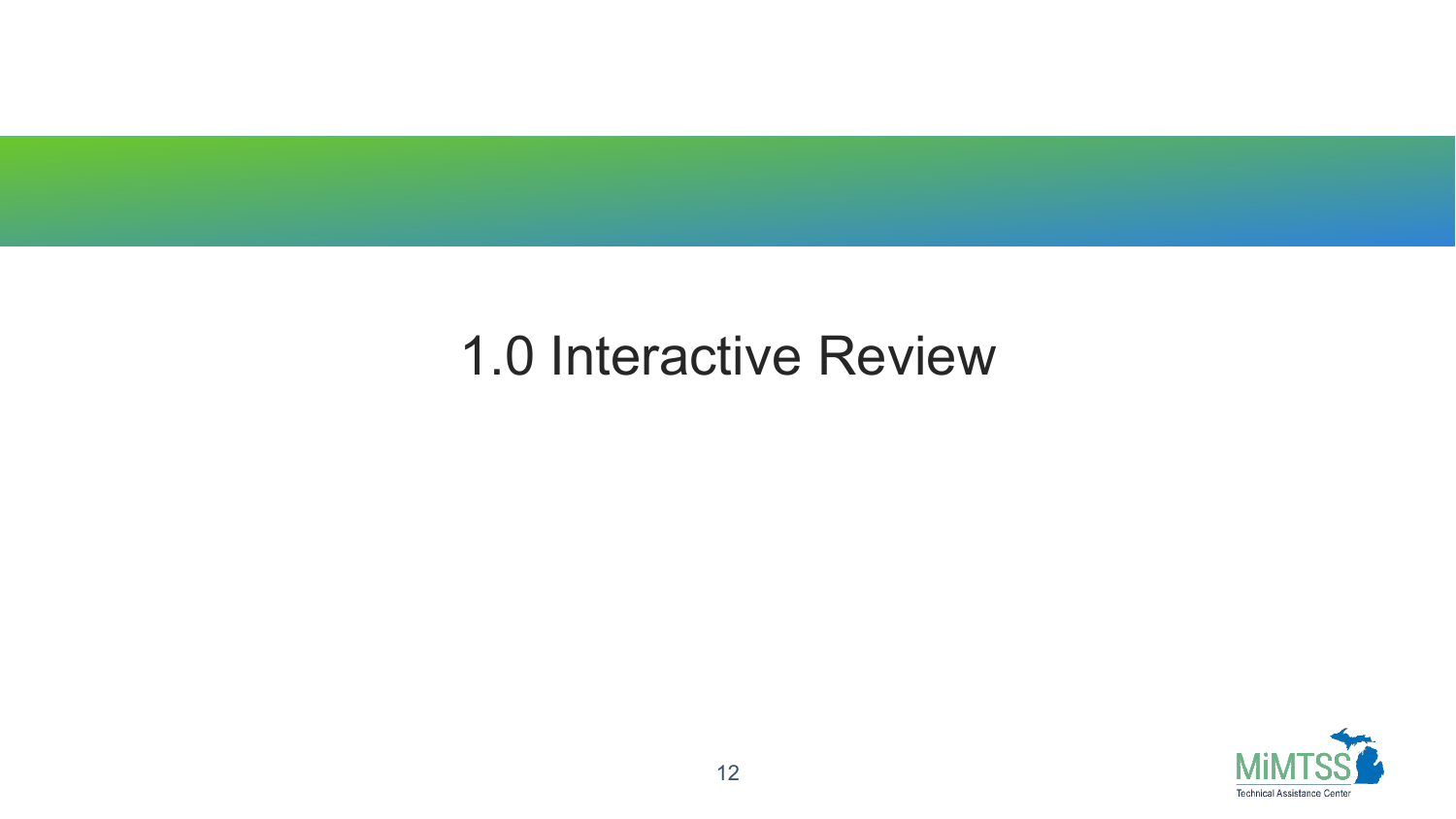#### Implementation Stages



(Fixsen, Naoom, Blase, Friedman, & Wallace, 2005)

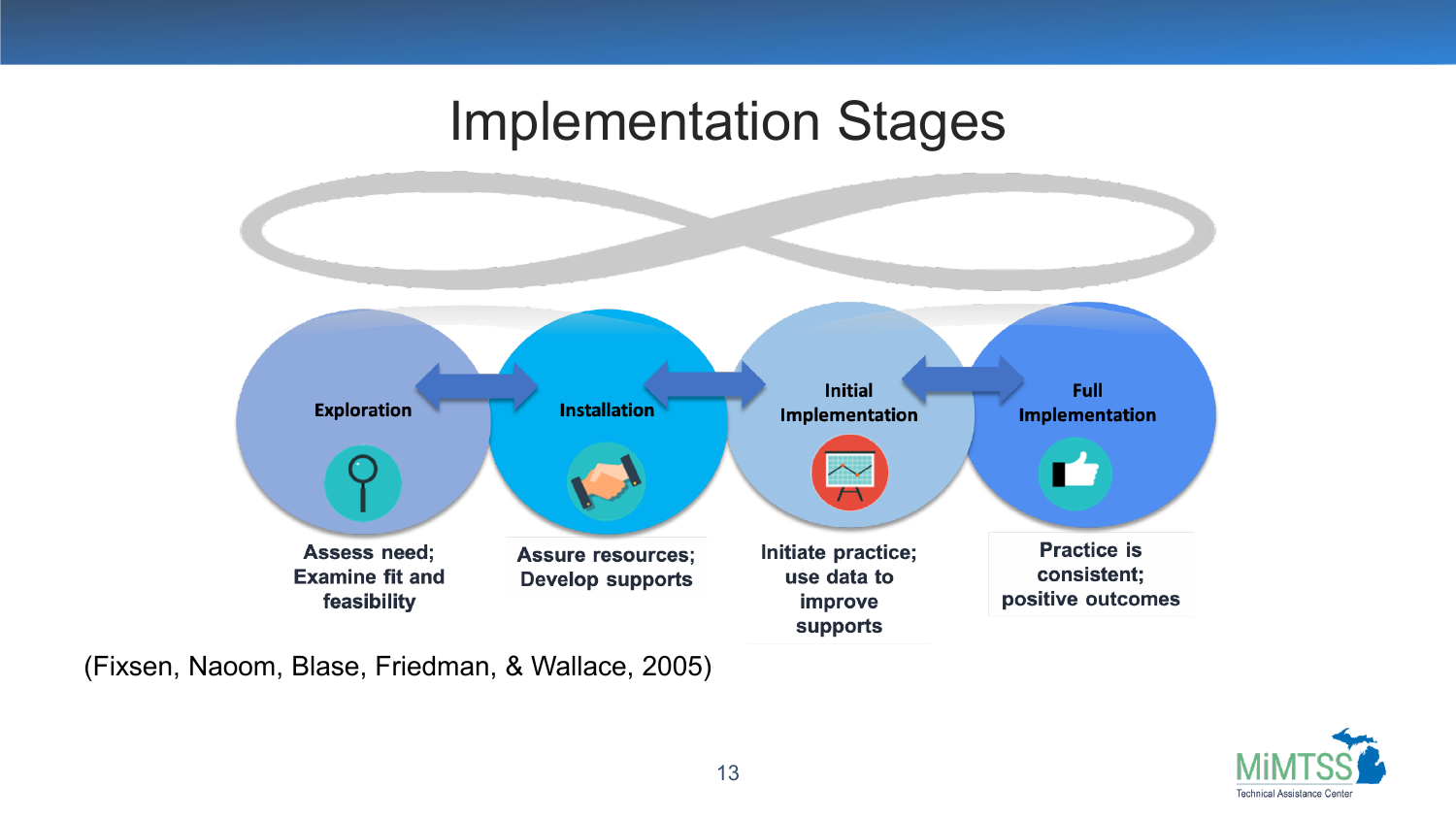## Making Connections

#### • **Tiered Delivery System:**

A responsive framework that provides research-based instruction, interventions, and supports intended to meet the needs and assets of the whole child. Based on an aligned curriculum...organized along a continuum to meet the needs of each and every learner

• Districts define data, systems, and practices for Tiers 1, 2, and 3 and all schools are aligned with the common definitions

(MDE MTSS Practice Profile, 2020)

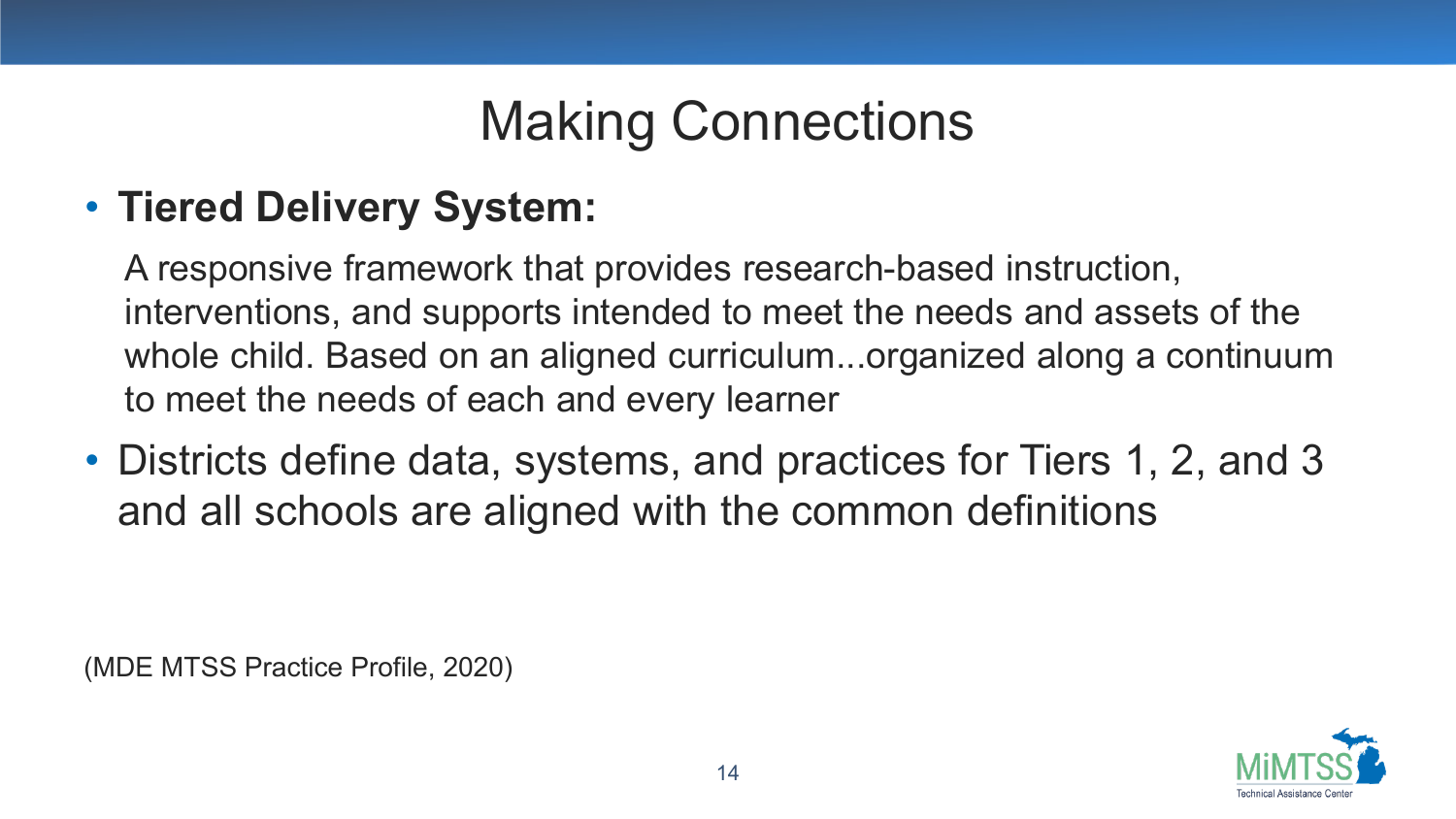## Tiered Delivery System

- Includes three tiers and is intended to be layered with intensification supports matched to learner need
	- Tier 1: Universal Instruction differentiated to meet the needs of all learners
	- Tier 2: Intervention platform consisting of supplemental, targeted interventions intended for some learners
	- Tier 3: Intensive, individualized instruction which builds on Tier 1 instruction and Tier 2 interventions for learners with severe and persistent needs

(MDE MTSS Practice Profile, 2000; p. 14)

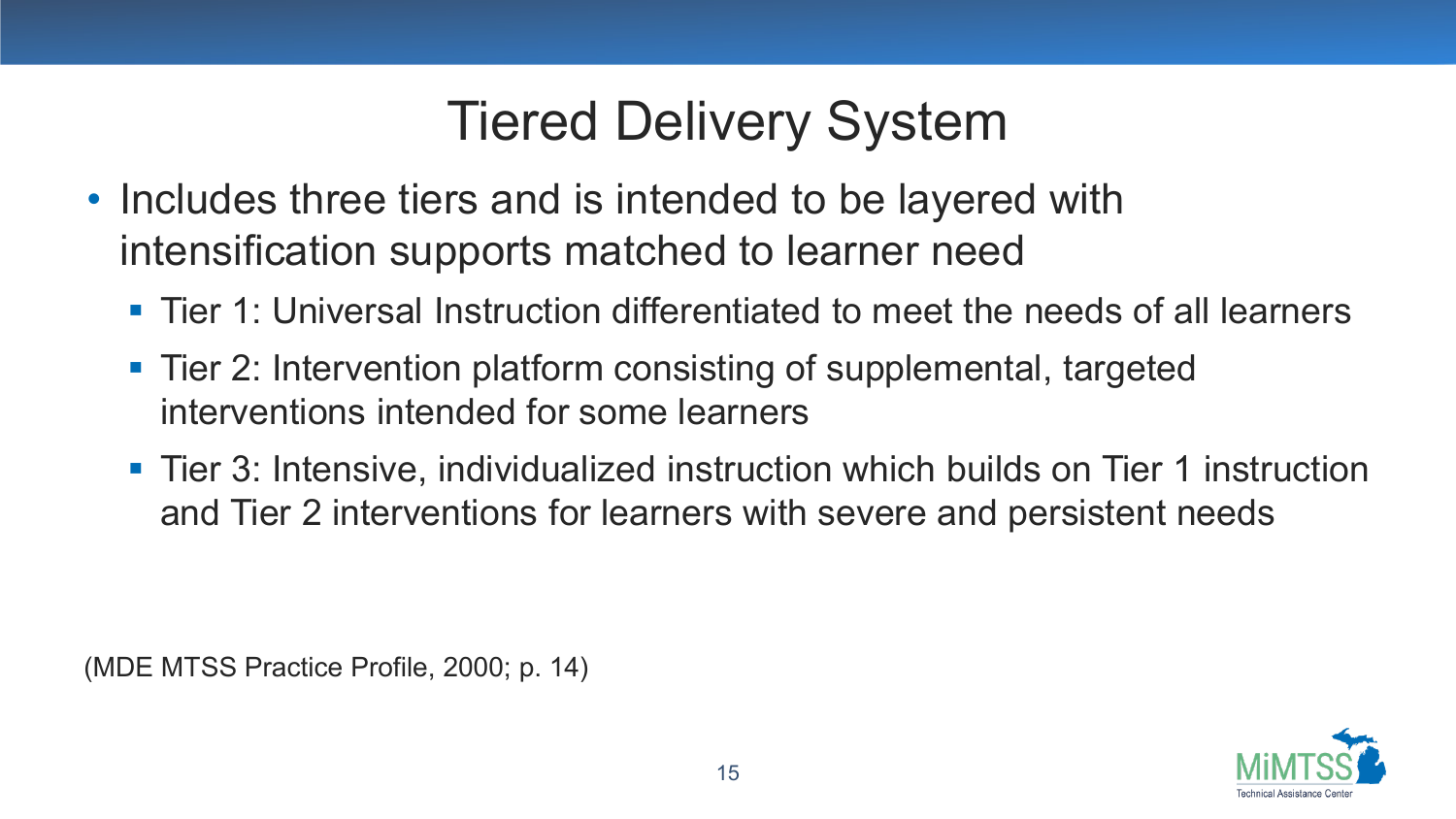#### What is an Intervention System?

System that provides a means to ensure **efficient**, **effective** and **equitable access** to intervention supports for all students within a school

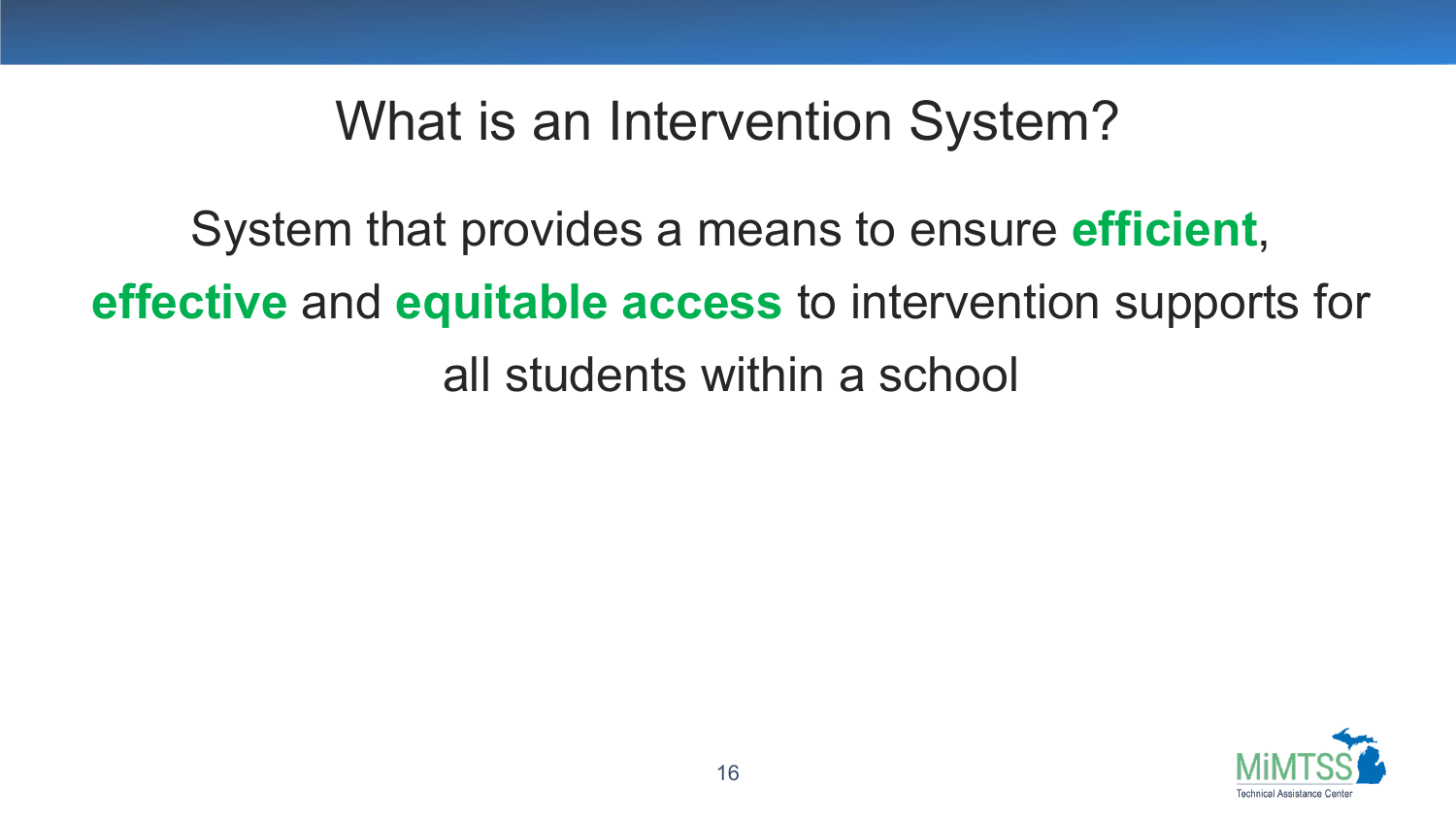#### Framework for Addressing Practices and Supports



(McIntosh & Goodman, 2016)

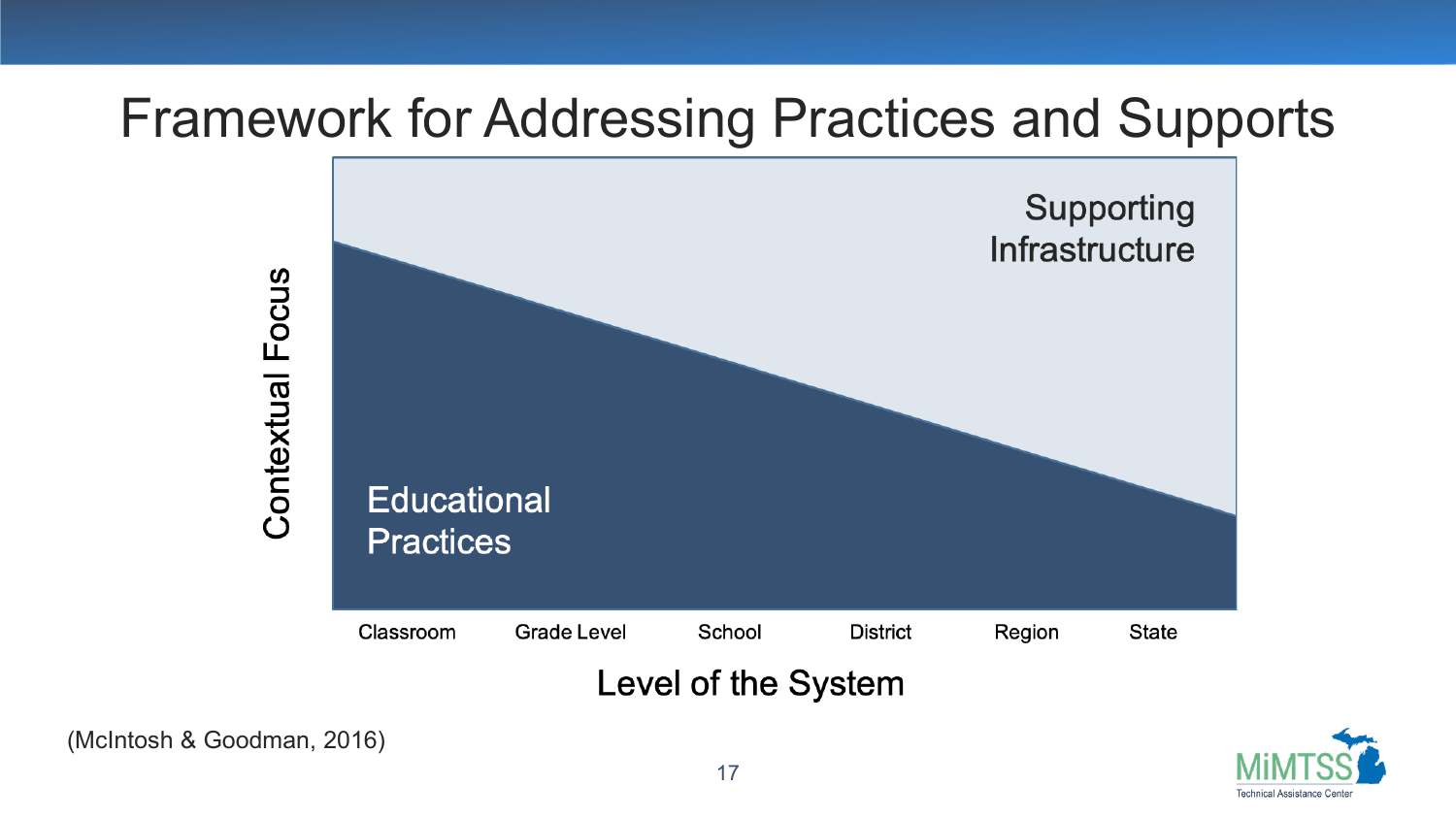## Role of DIT

- Several decisions need to be made at the district level that will push upon time, resources, and practices
- Individuals involved in the work may need to expand to include other district staff (e.g., principals, curriculum director)
- DIT supports district-decisions and the use of district processes (e.g., communication protocols, barrier process, alignment/review)

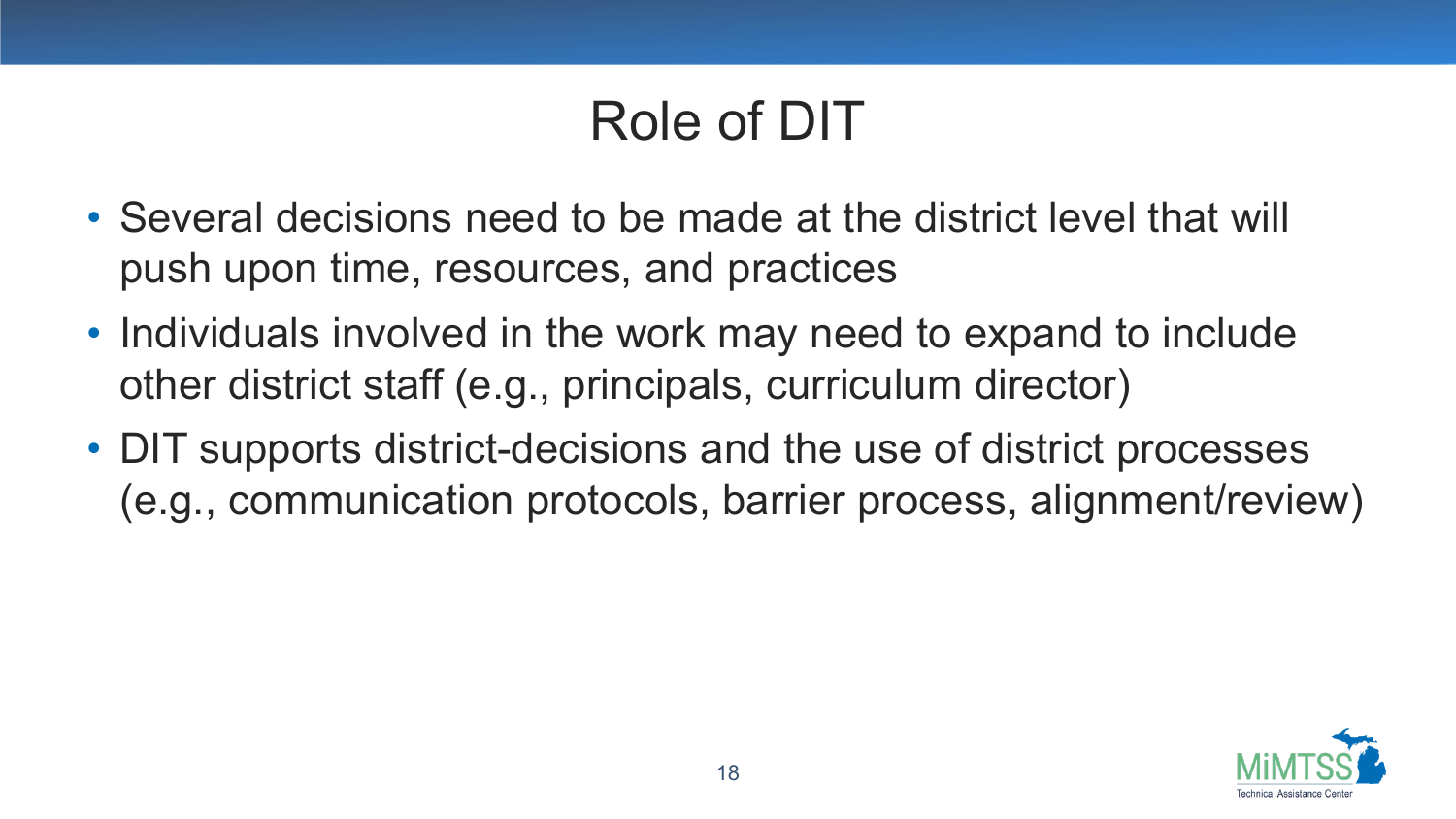"Overemphasis of intervention selection and underemphasis of intervention management is probably the most common error…we want to remind you that intervention failure should be an exceedingly rare event. When intervention failure is not a rare event, implementation errors are at work."

(VanDerHeyden & Tilly, 2010)

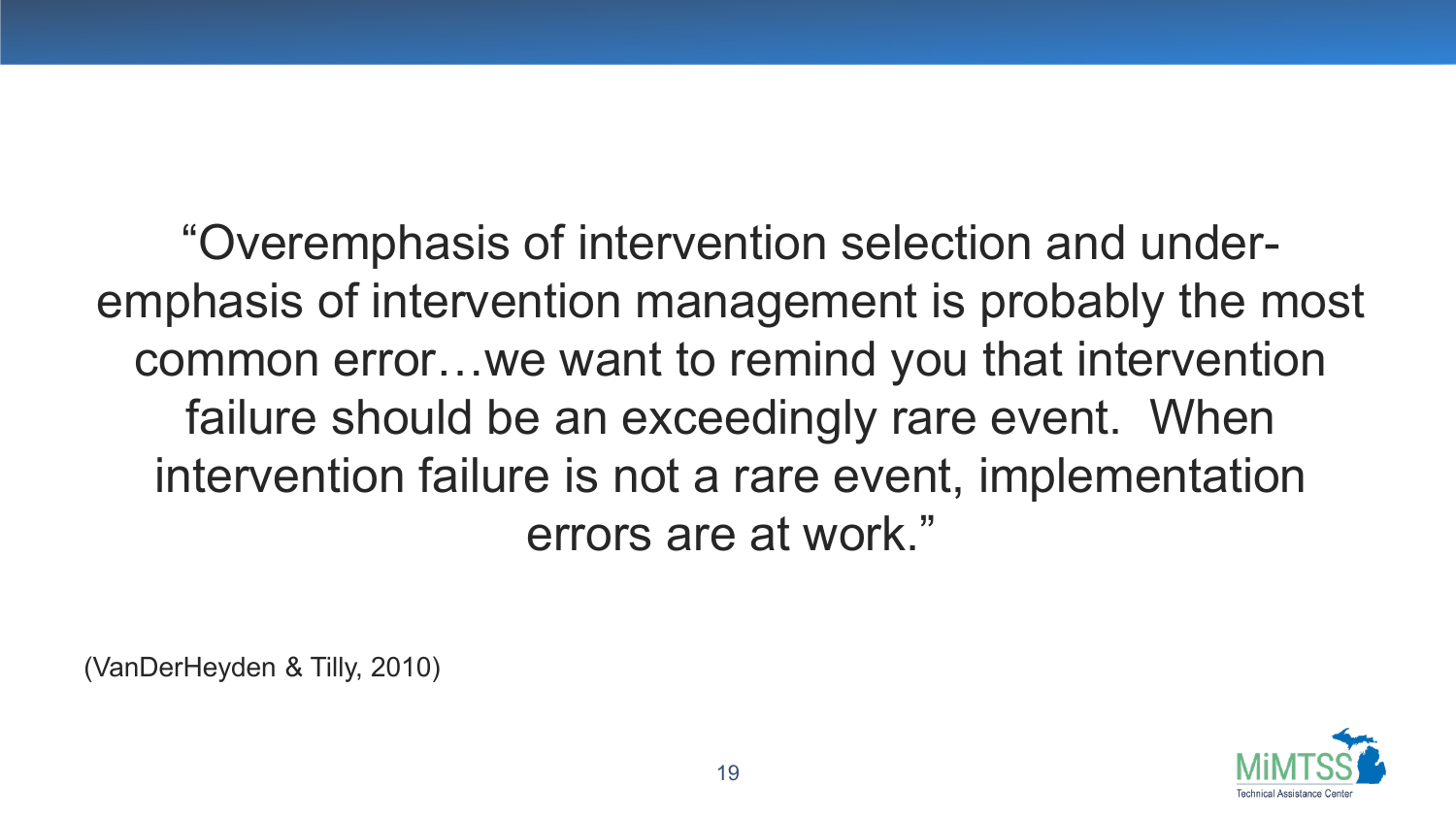## District Decisions and Supports

- Selection of interventions and assessments
- Intervention access and effectiveness
	- Intervention Platform (e.g., grid)
	- **Time for intervention**
	- Placement and grouping decisions
- Staff selection and development
- Teaming structures

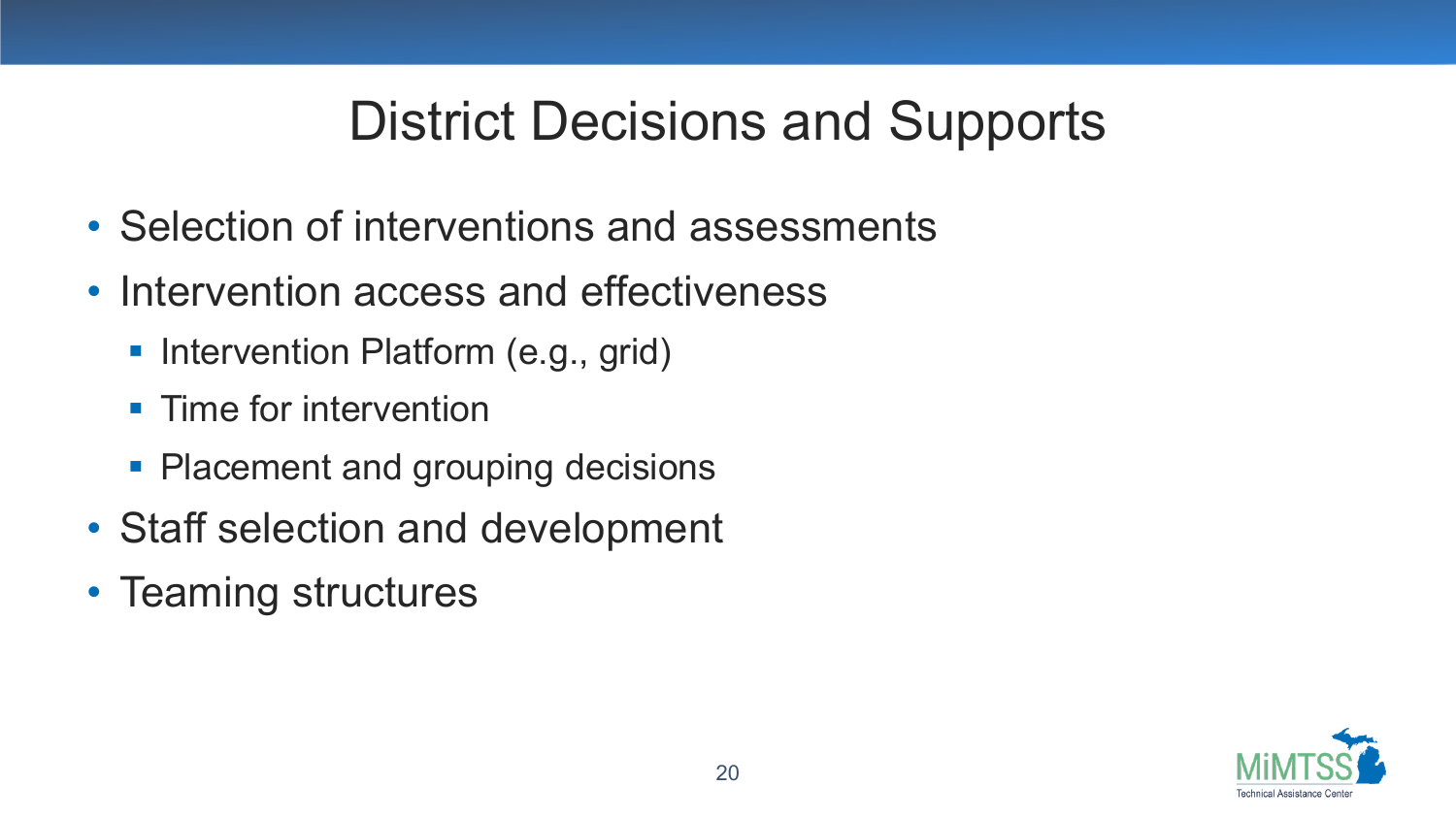# Activity 1.1

- As a team, take a moment to assess your progress since the last session by reviewing the following:
	- **District Intervention System installation checklists**
	- **Implementation Plan**
	- **District Decisions: Behavior Intervention System** 
		- Selection of Interventions & Assessments
		- Intervention Platform (e.g., grid)
		- Time for Intervention
- Ensure plans are developed to address any remaining decisions from the previous session

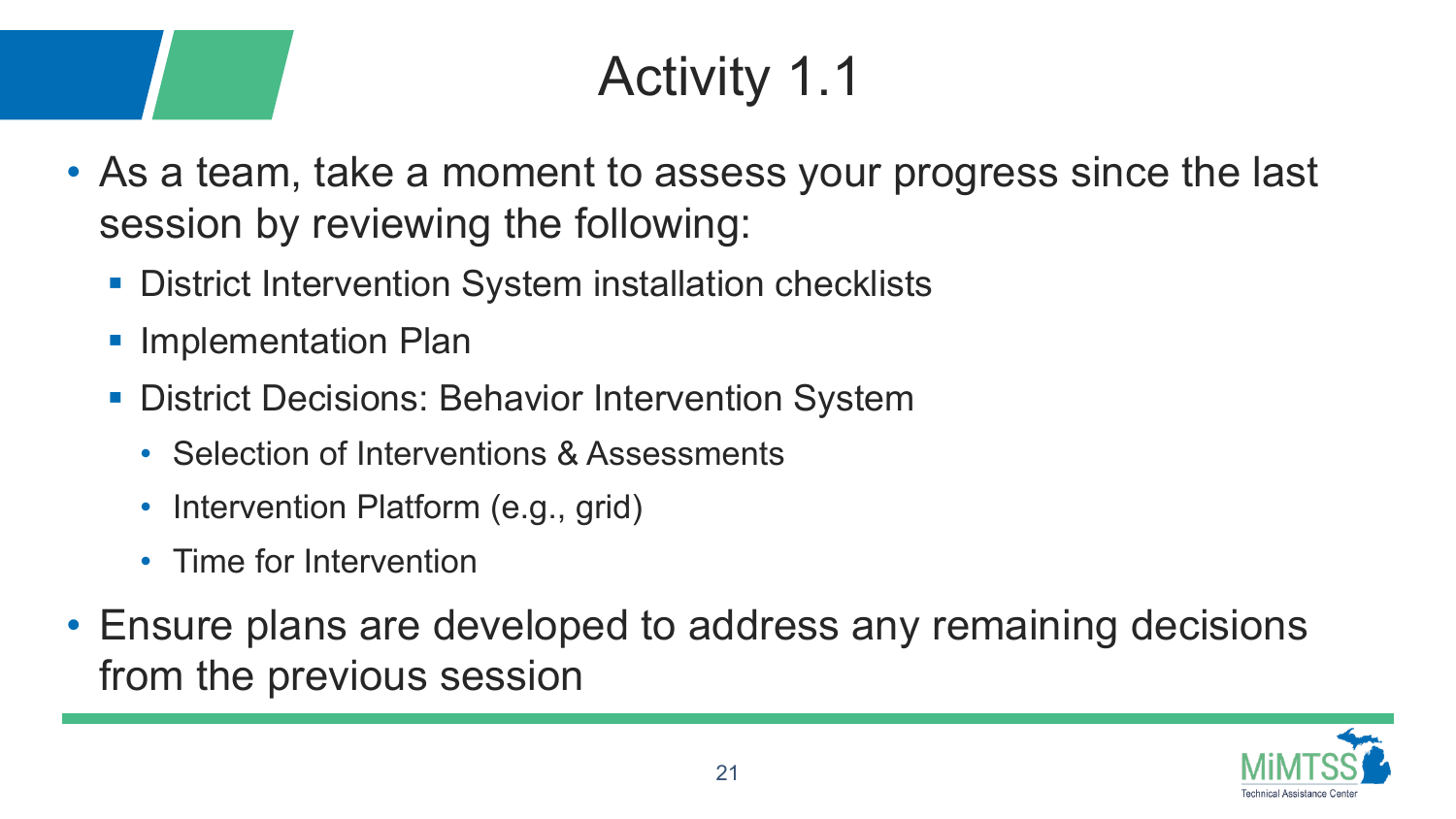## Recall: Timelines

- Non-negotiable:
	- All Cohort 1 schools will install Check-In, Check-Out this fall and begin using the intervention in the winter
	- Cohort 1 schools will attend intervention systems professional learning this winter
- Contextualized Decisions:
	- District expectations for using and expanding the intervention system for elementary, middle, and high schools

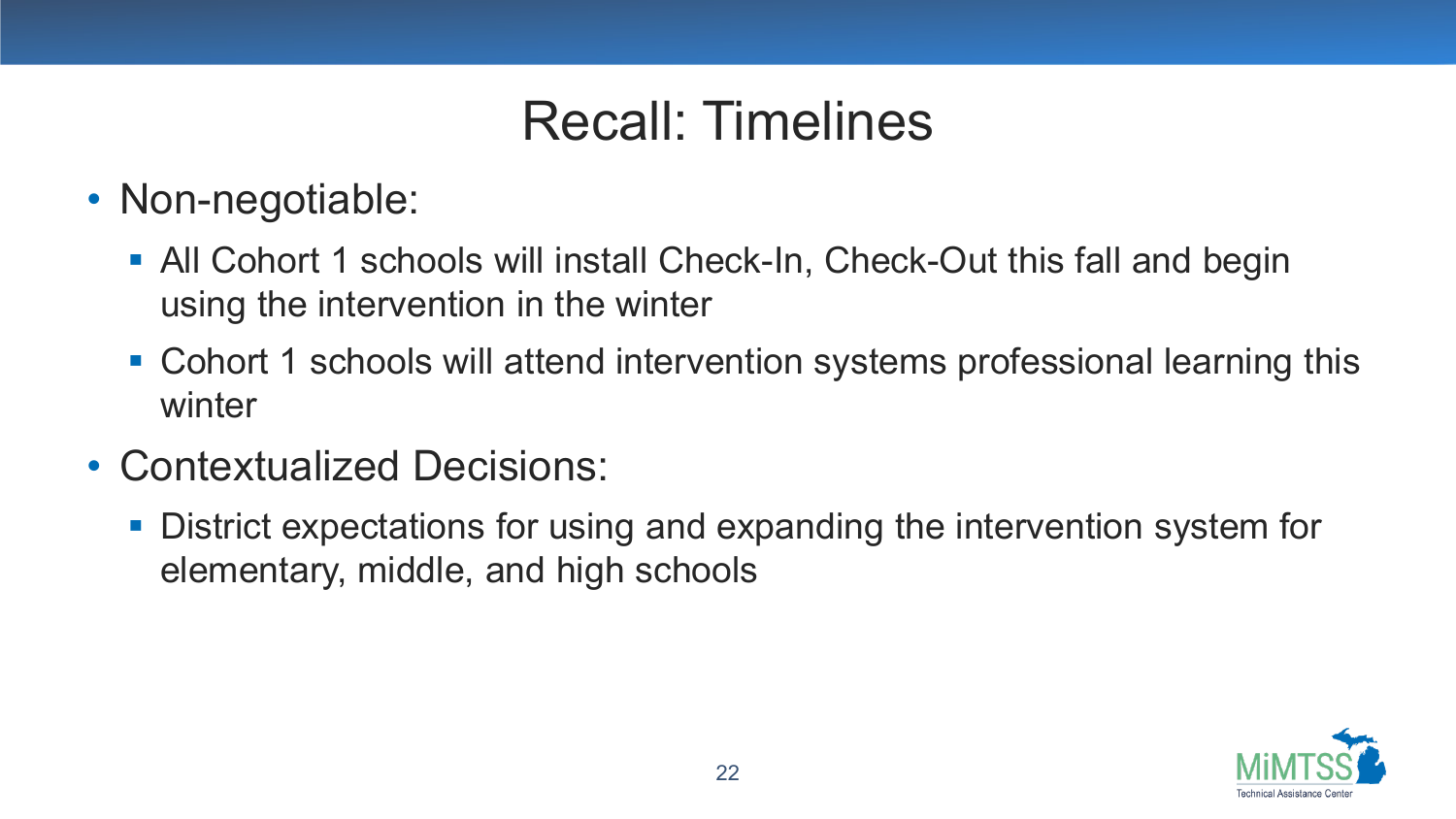## Today's Focus

- Intervention Access & Effectiveness
	- **Placement and Grouping Decisions**
- Staff Selection and Development (e.g., training, coaching)
- Teaming Structures

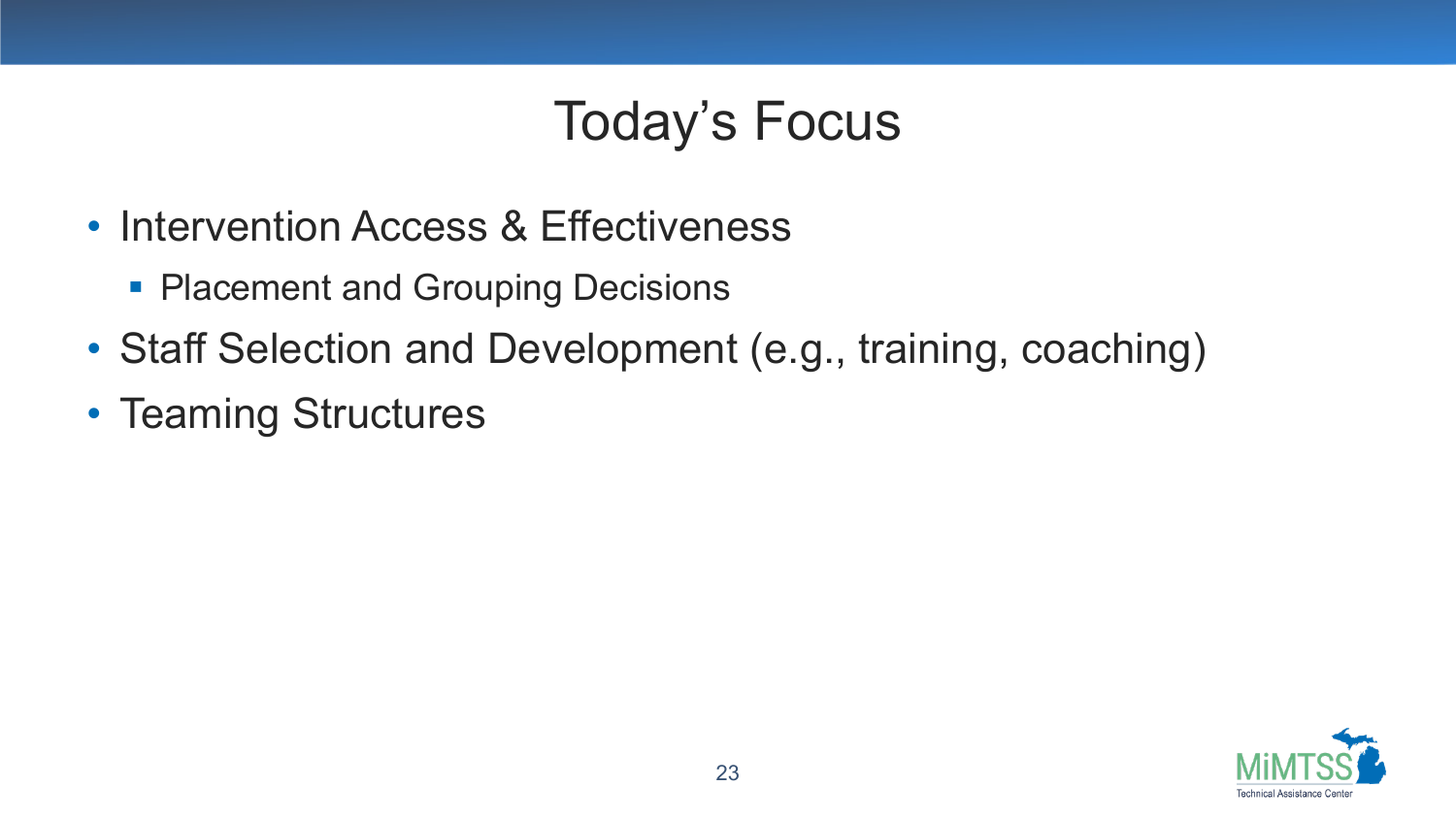#### 2.0 Intervention Access and Effectiveness

#### Placement and Grouping Decisions

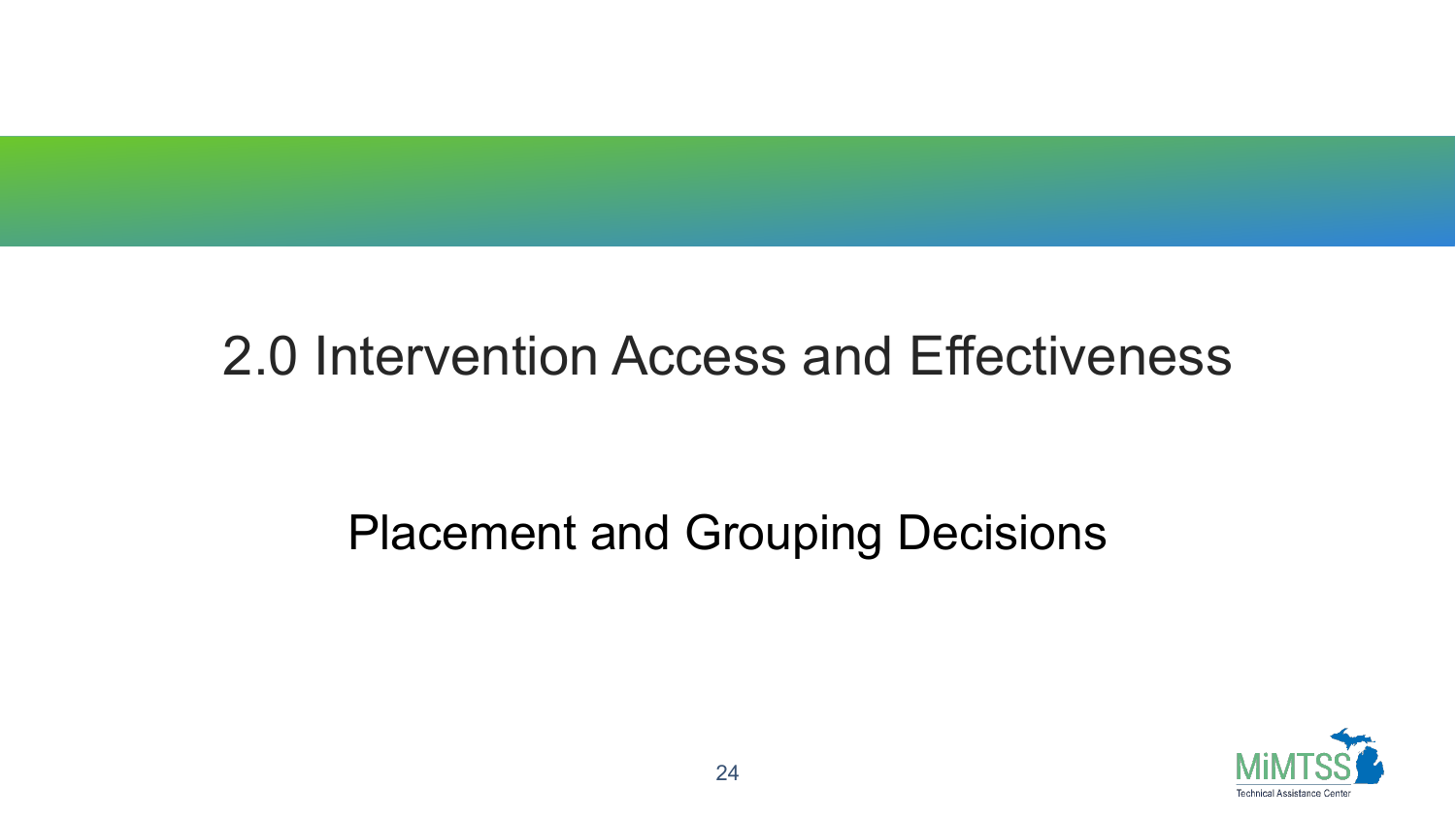#### Intervention Placement

- To accurately place and group students, the following are needed:
	- An intervention platform (e.g., intervention grid) which addresses a progression of skills and continuum of learner needs
	- An assessment system which documents decisions for the collection and use of universal screening, progress monitoring, and diagnostic assessments
- Failure to appropriately place and group students will lead to minimal or no gains in targeted skills

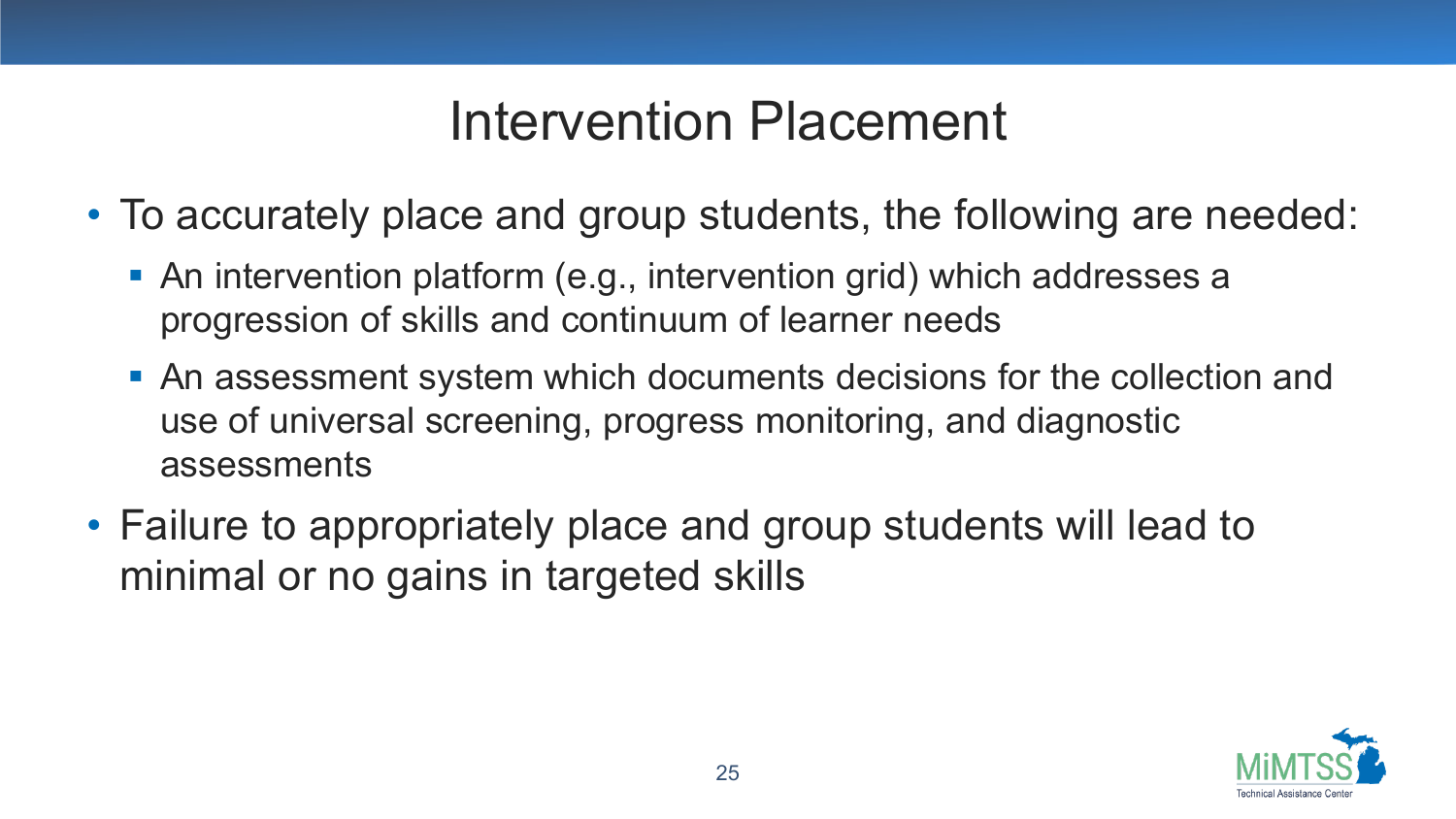## Important Considerations

- Each school will develop intervention placement and grouping procedures given their resources and infrastructure
- Placement and grouping procedures should be similar across schools
- District decisions and guidelines to consider:
	- **Intervention placement**
	- **Grouping students and starting interventions**
	- Screening and placing new students in interventions
	- Communicating with families about interventions

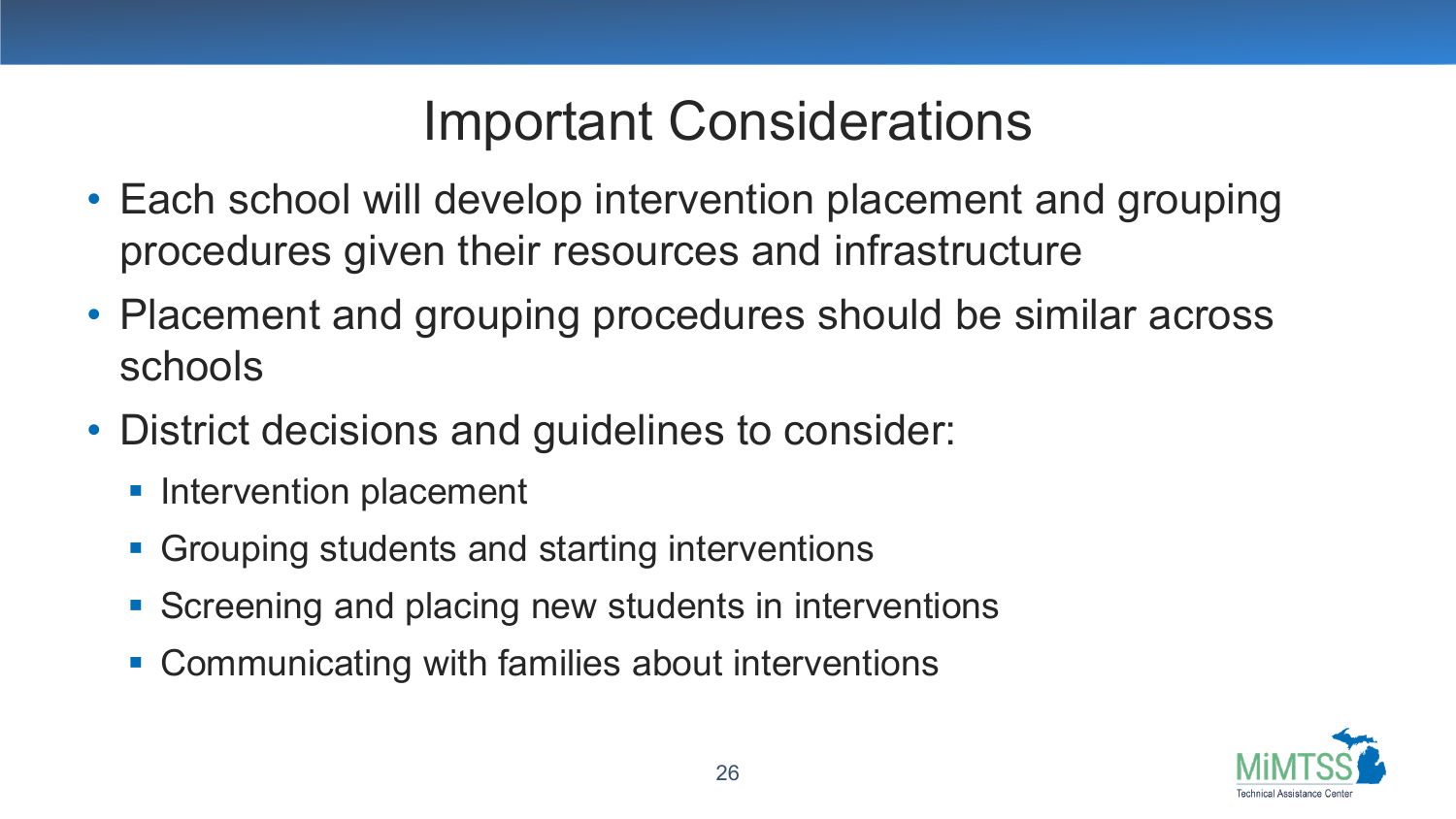## Activity 2.1

- Access the document, "District Decisions: Intervention System"
- Your Implementation Specialist and Coordinator will provide an overview of the placement and grouping decisions and flowchart
- Document any decisions that can be made at this time
- Discuss who needs to be involved in decisions, timelines for making these decisions, and add activities to your implementation plan

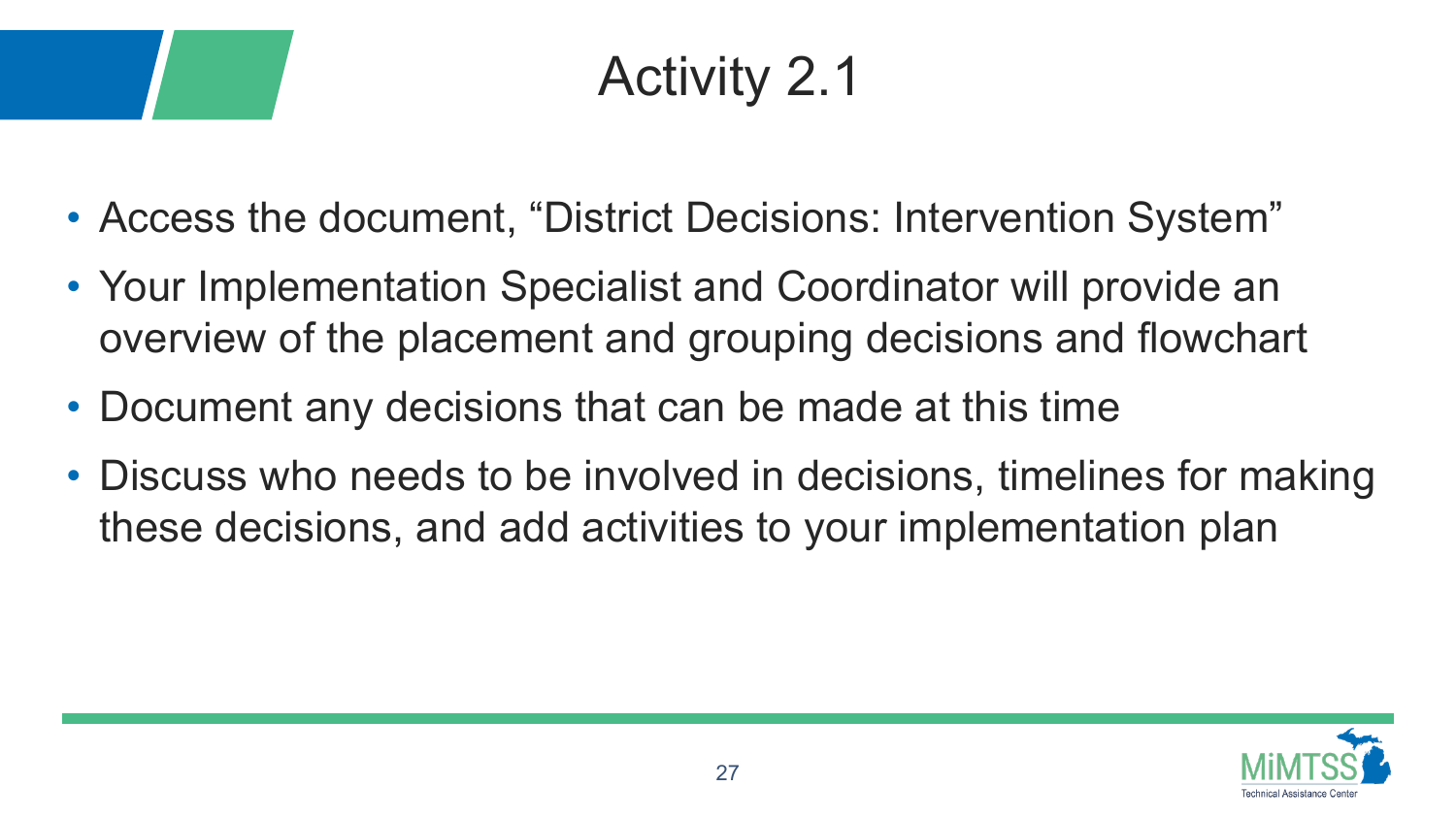#### 3.0 Staff Selection & Development

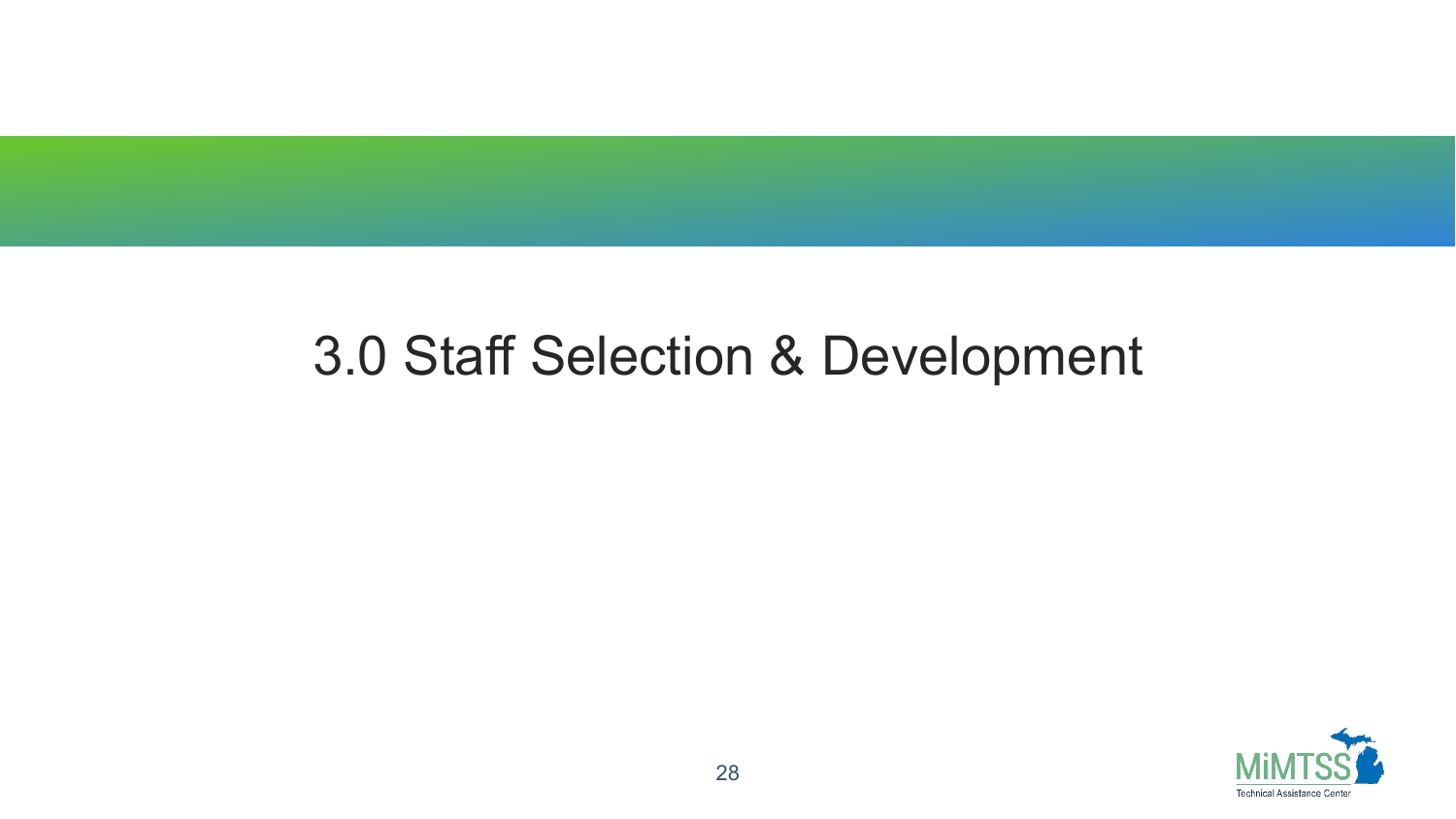#### Recall: Recruitment and Selection

- Includes:
	- **Job or Role Description**
	- Recruitment and Selection Guidelines (i.e., posting, existing staff, protocol)
	- **Professional Learning Plan**
- For internal roles that are not full time, include in description "Estimated Time Allocation"

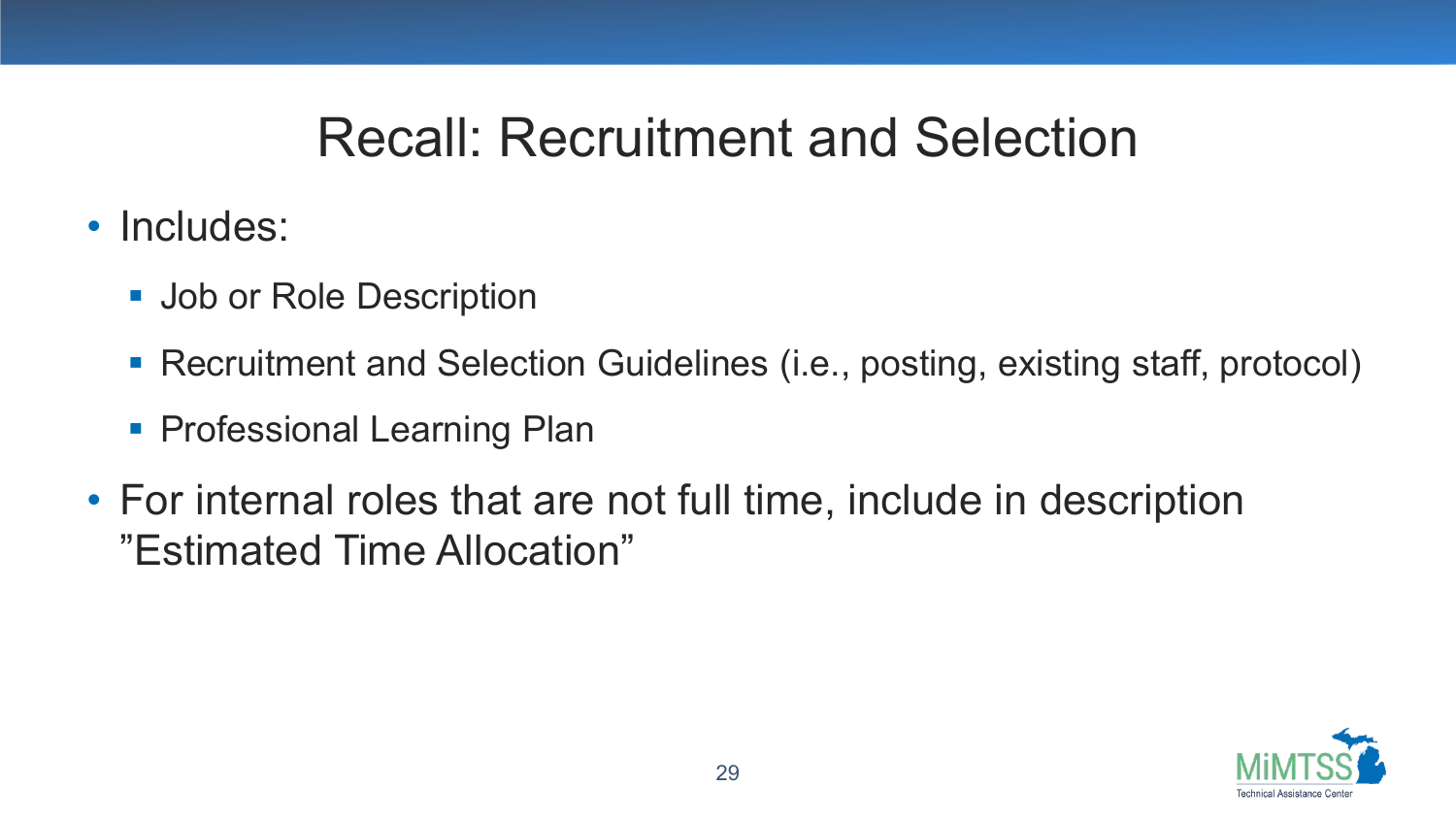## Professional Learning Plan

- **All** individuals providing intervention need initial professional learning for each intervention program they use
- Learning includes:
	- **Highly qualified trainer with experience in using the intervention**
	- Overview (e.g., contents, organization, placement tests, assessments)
	- **Modeling of each program component**
	- **Practice in using instructional routines and error correction procedures**
	- Overview of the intervention program fidelity checklist and opportunities to practice using the tool

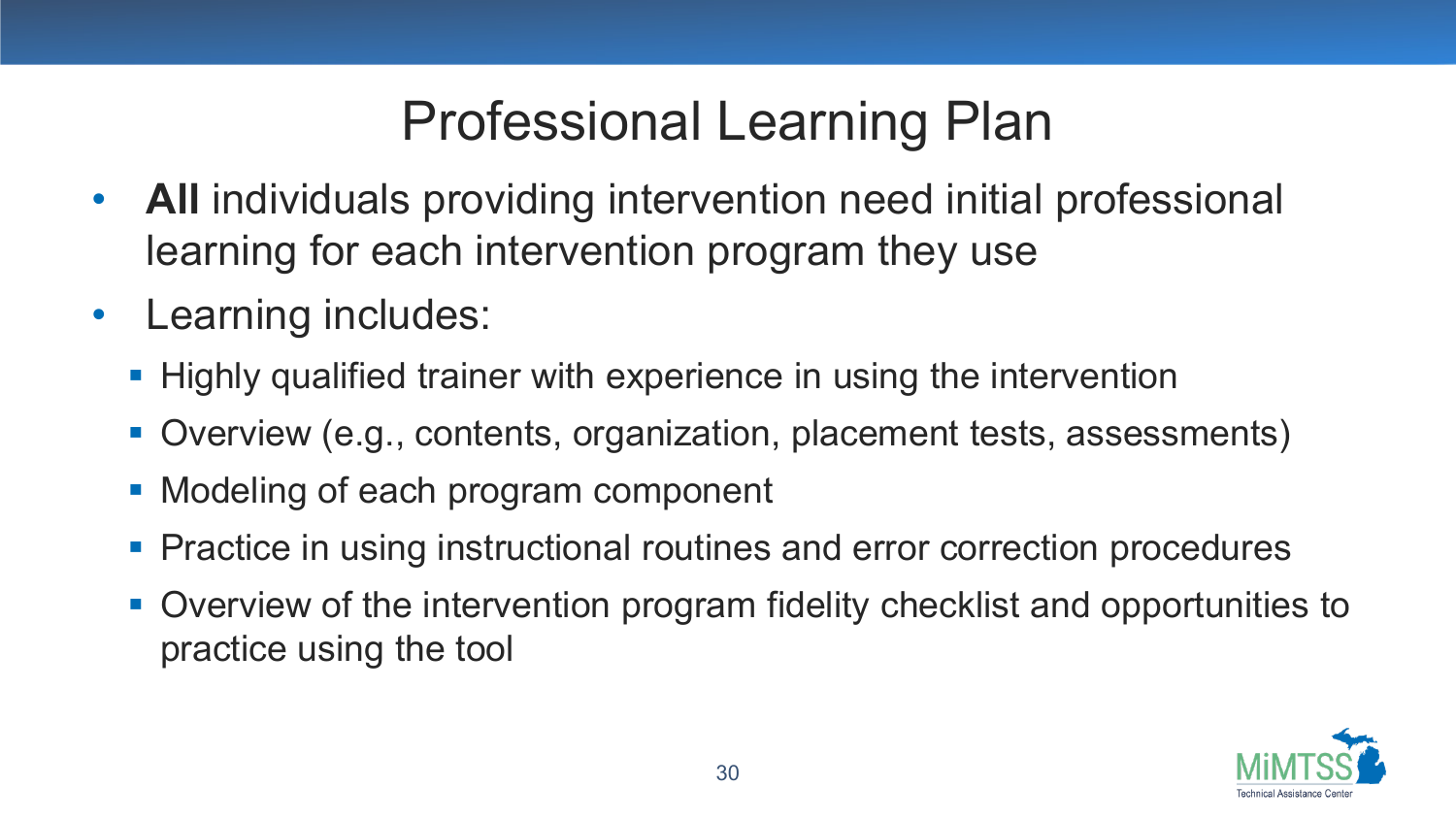## Initial Professional Learning

- Documentation is needed regarding who has received initial professional learning
- A system should be developed to monitor this information regularly to ensure individuals providing intervention have received appropriate training
- This will also push upon ongoing instructional coaching, when applicable

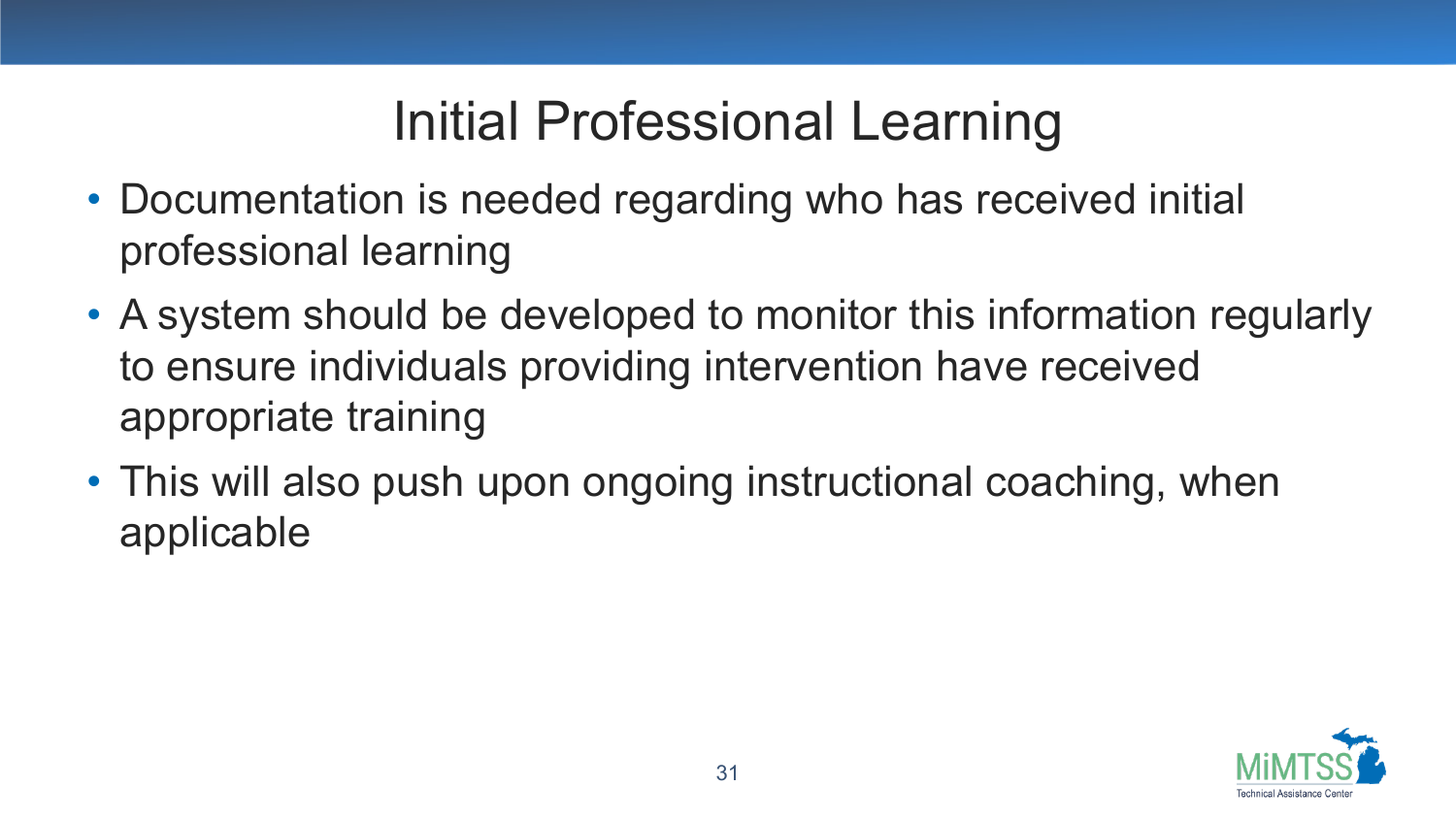## Training is not enough…

High-quality coaching support provided to educators improves their use of evidence-based approaches as intended, which is critical to achieving successful outcomes for students.

(National Implementation Research Network, AI HUB)

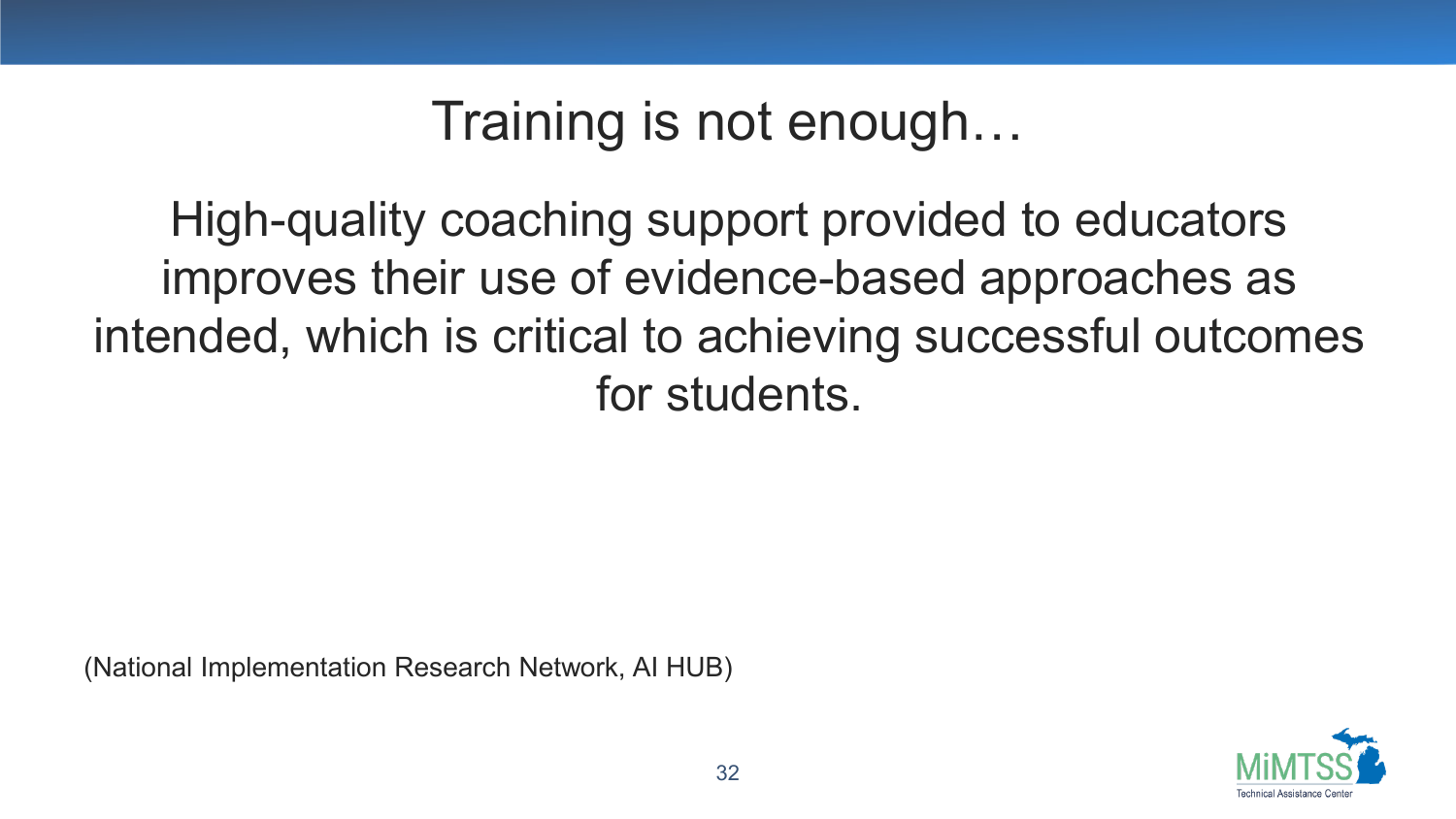## Expanding the Coaching System

- Individuals with expertise support staff in effectively using and intensifying interventions
- Coaching system outlines
	- **Skillsets and responsibilities**
	- Process for selecting coaches
	- Focus of coaching (e.g., coaching concepts)
	- Guidelines
	- **Time allocation**

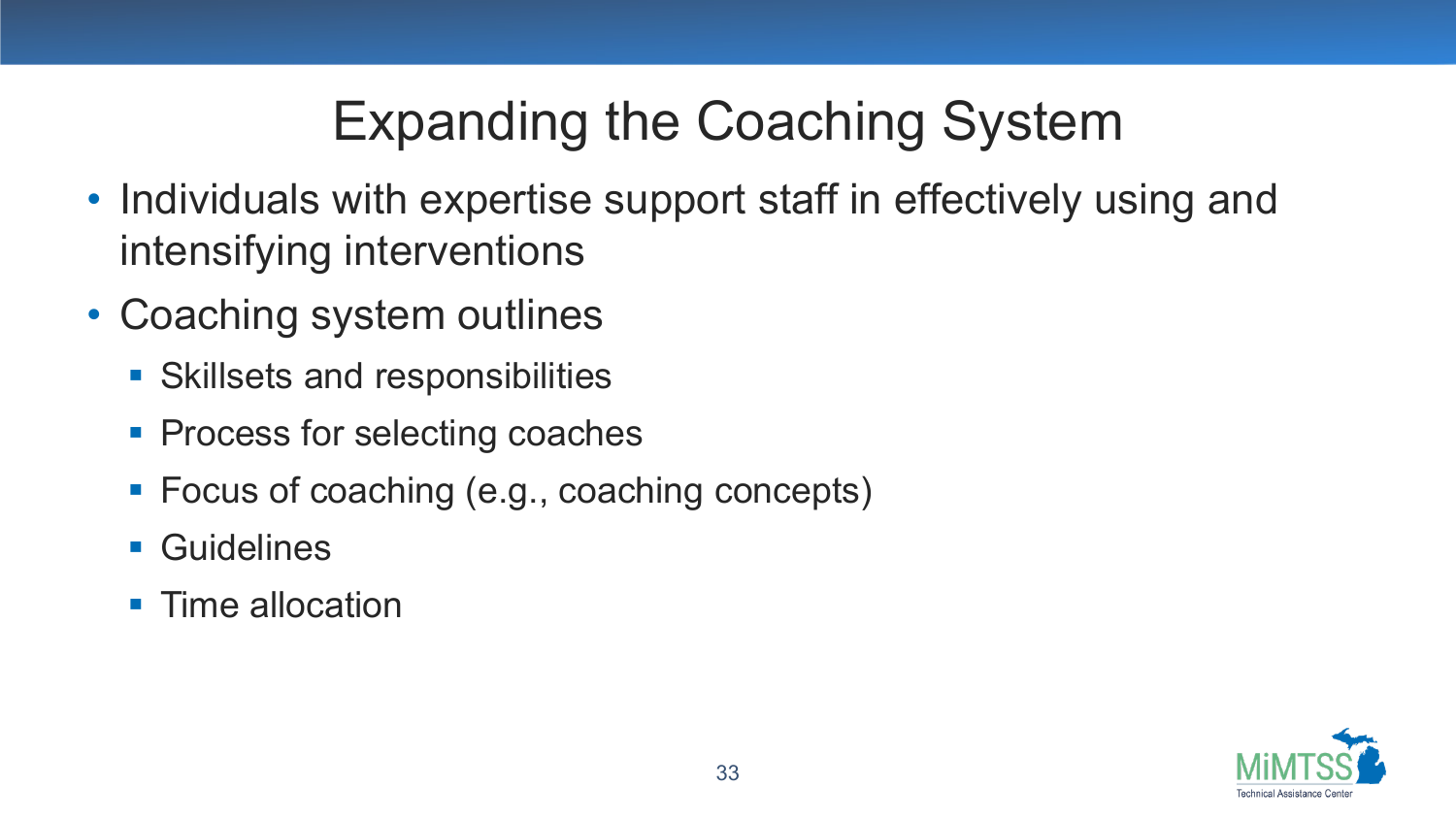## Activity 3.1

- Access the document, "District Decisions: Intervention System"
- Your Implementation Specialist and Coordinator will provide an overview of
	- Staff Selection and Development Decisions
	- Appendix D: Intervention Training High-Quality Checklist
- Document any decisions that can be made at this time
- Discuss who needs to be involved in decisions, timelines for making these decisions, and add activities to your implementation plan

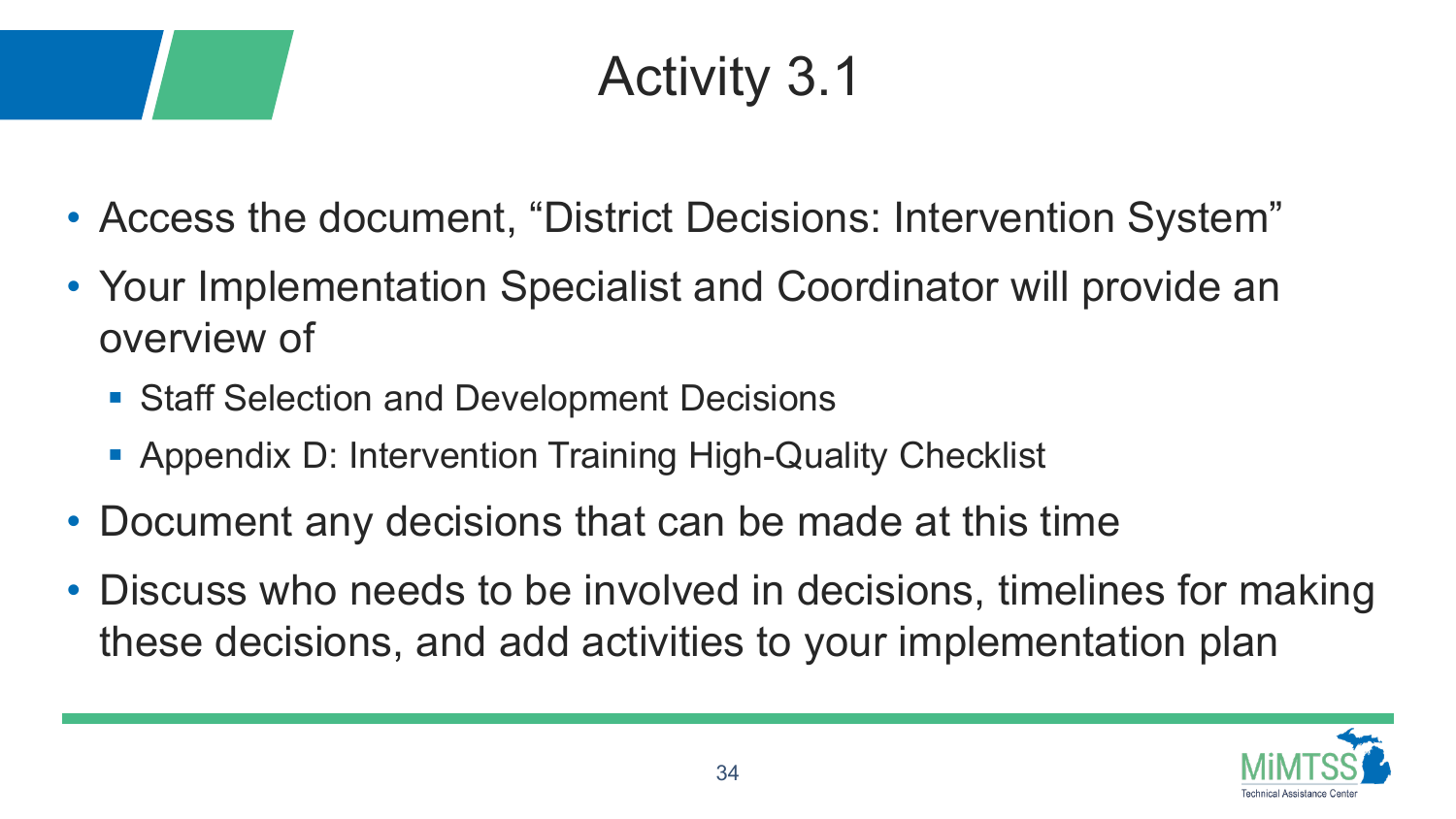## 4.0 Teaming Structures

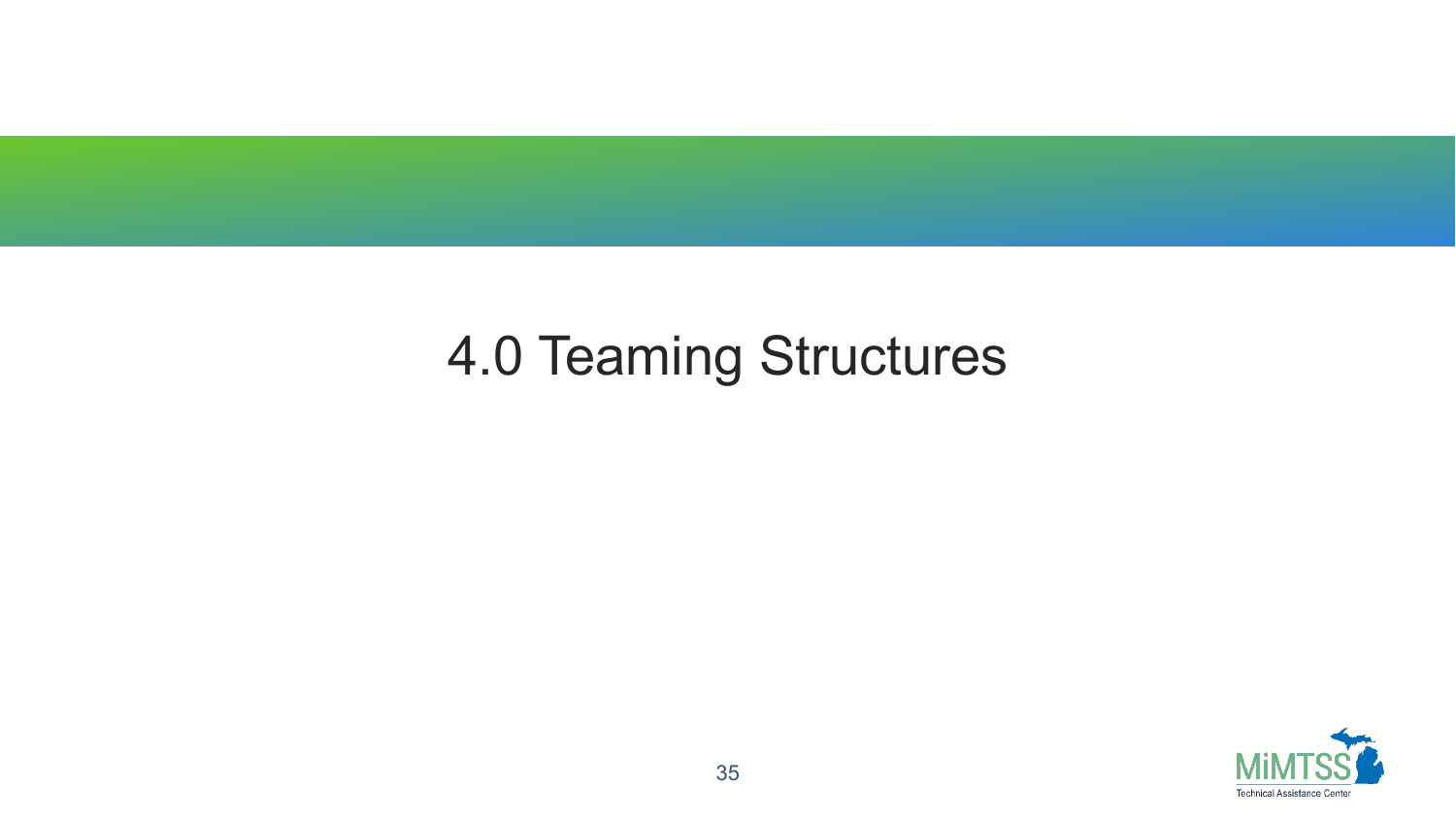## School-level Teaming Structures

- Multiple teaming structures support an intervention system, each with a defined role
	- **School Leadership Team** to maintain focus on Tier 1 instruction and ensures systems are in place to support all students in the school
	- **Grade-level Teams** meet and organize class-wide instruction and behavioral supports
	- **Department Teams** meet to design discipline-specific instruction and behavioral supports
	- **Individual Student Problem Solving Teams (e.g., multi-disciplinary)**  facilitate high-quality individual student data analysis

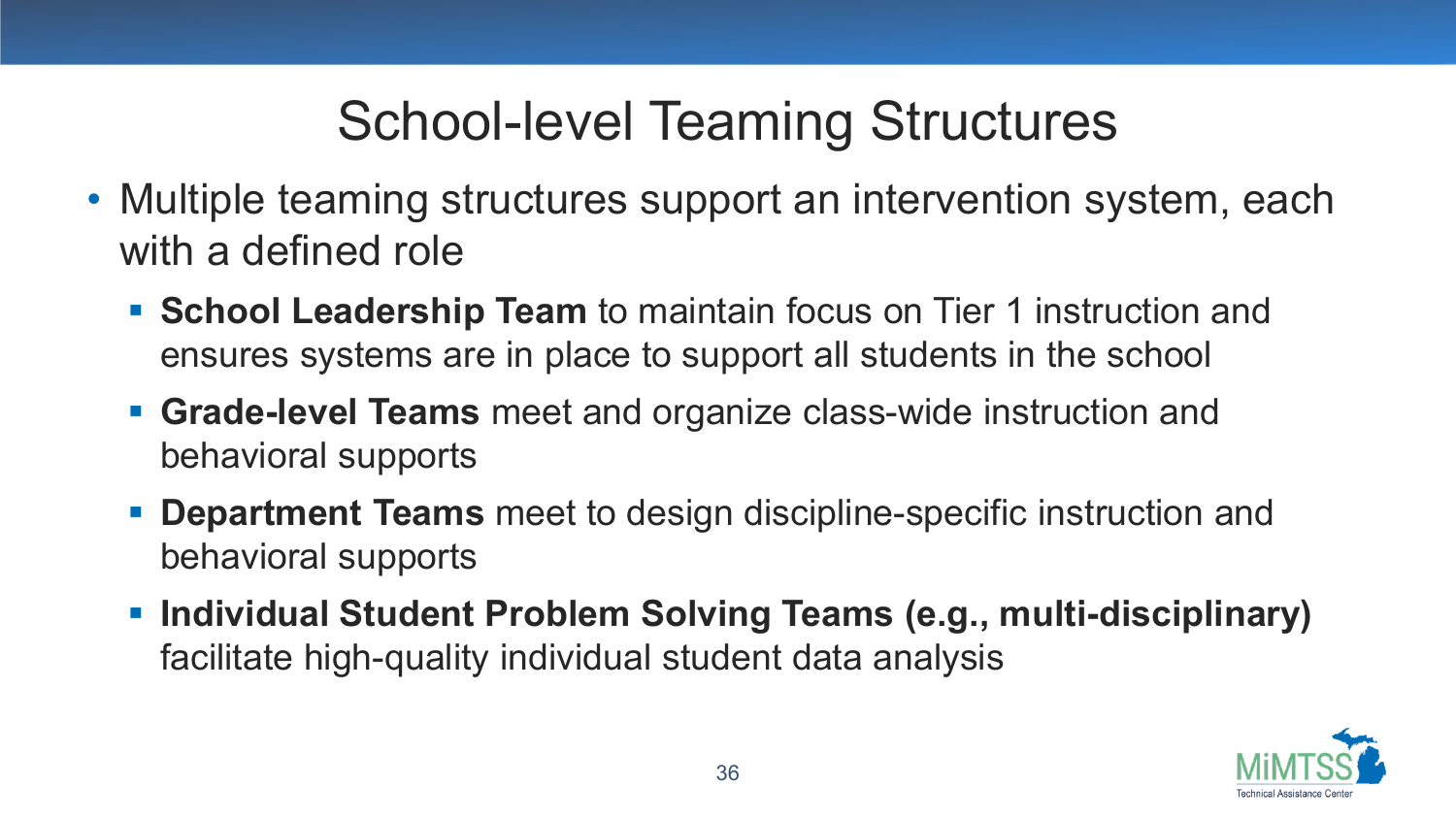## Activity 4.1

- Access the document, "District Decisions: Intervention System"
- Your Implementation Specialist and Coordinator will provide an overview of teaming structures
- Document any decisions that can be made at this time
- Discuss who needs to be involved in decisions, timelines for making these decisions, and add activities to your implementation plan

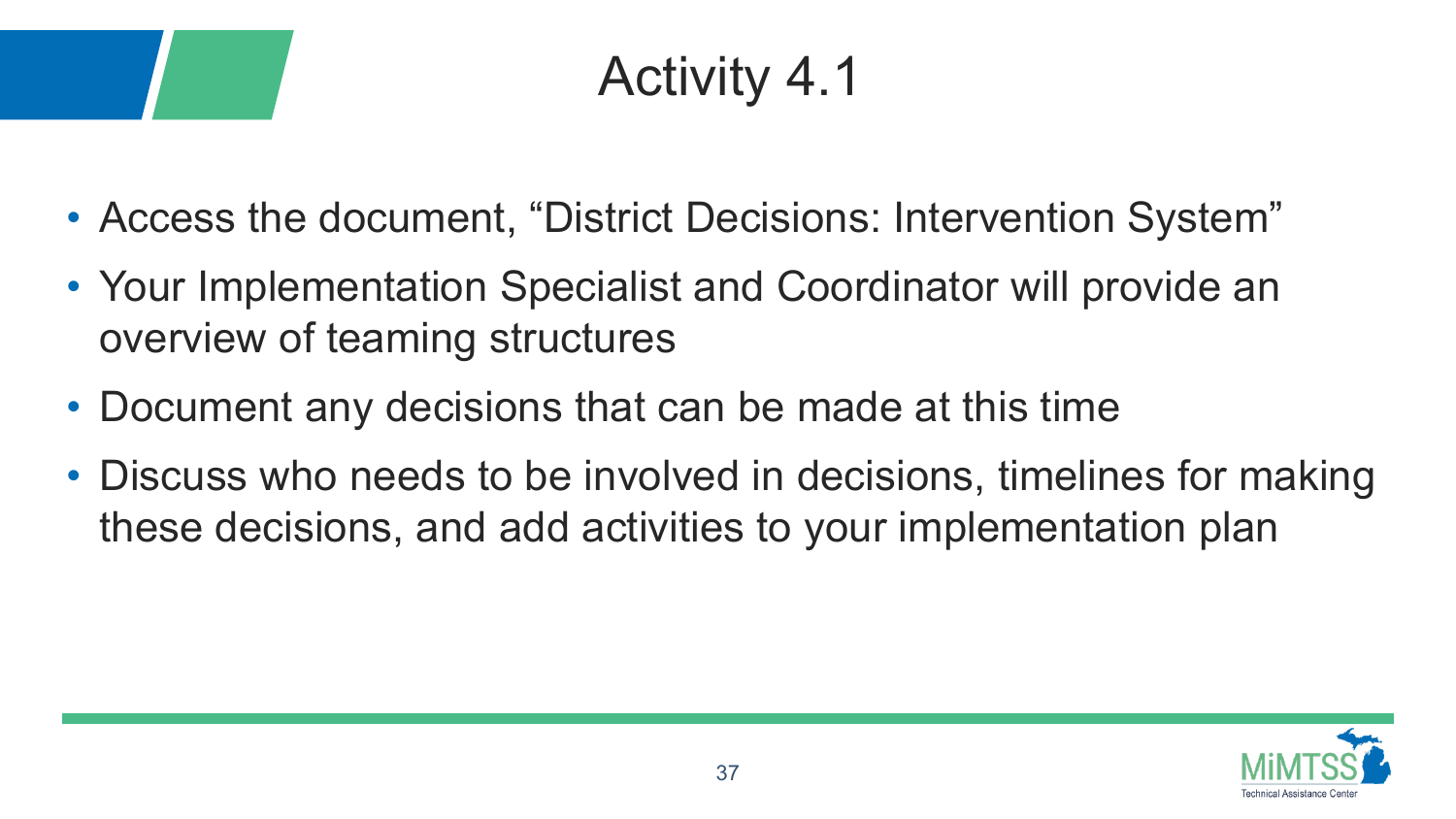#### 5.0 Next Steps & Communication

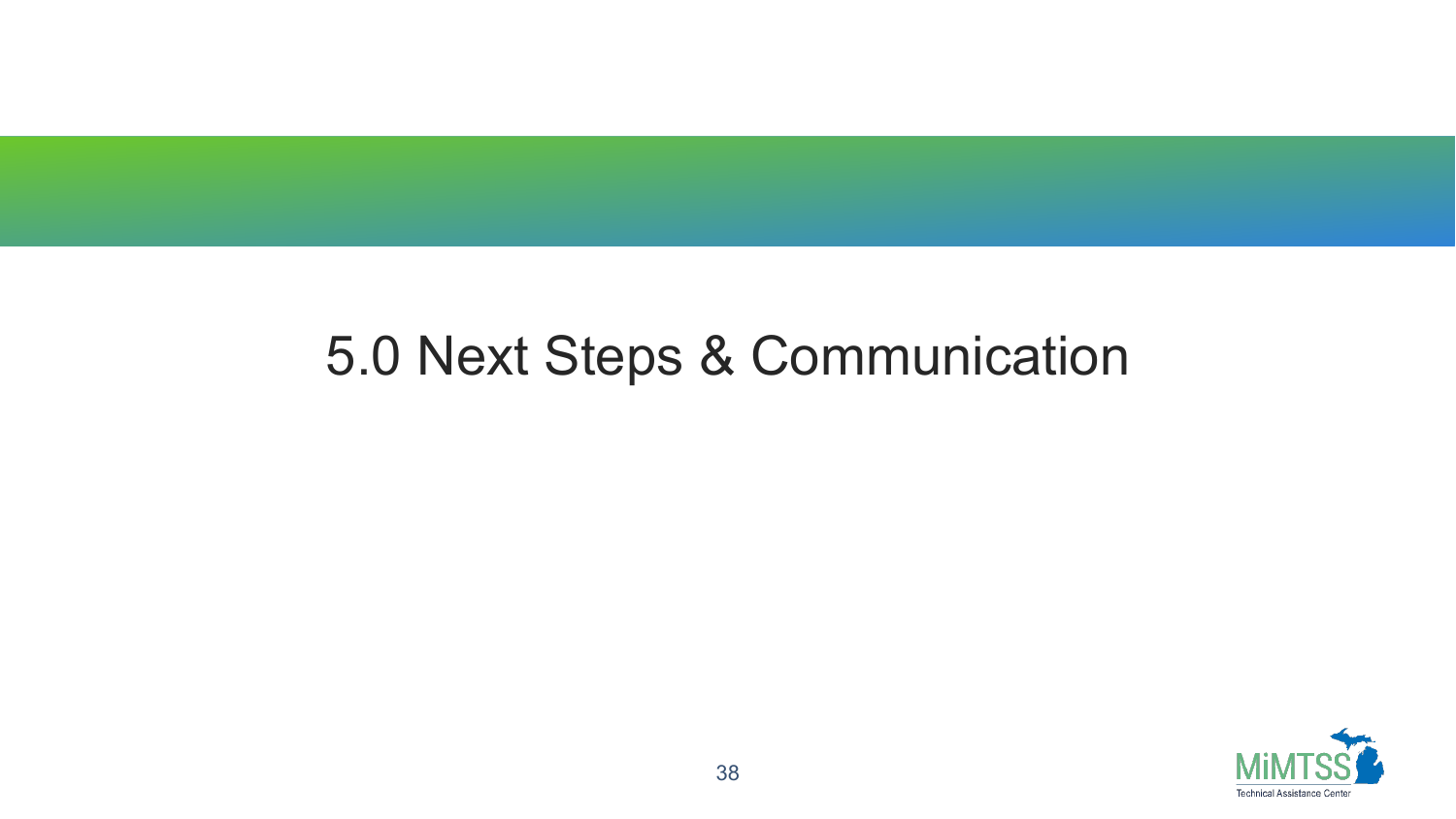## Recall: Intervention System Professional Learning

- Intervention Systems
	- Cohort 1 schools attend intervention system training in the winter
	- **District decisions and/or timelines for decisions related to the intervention system** need to be made by the district prior to schools attending trainings
- Check-In, Check-Out (CICO)
	- All cohort 1 schools participated in Check-In, Check-Out (CICO) professional learning this fall and begin implementing this winter
	- District decisions related to CICO need to be defined by the district and communicated to schools prior to implementing this winter

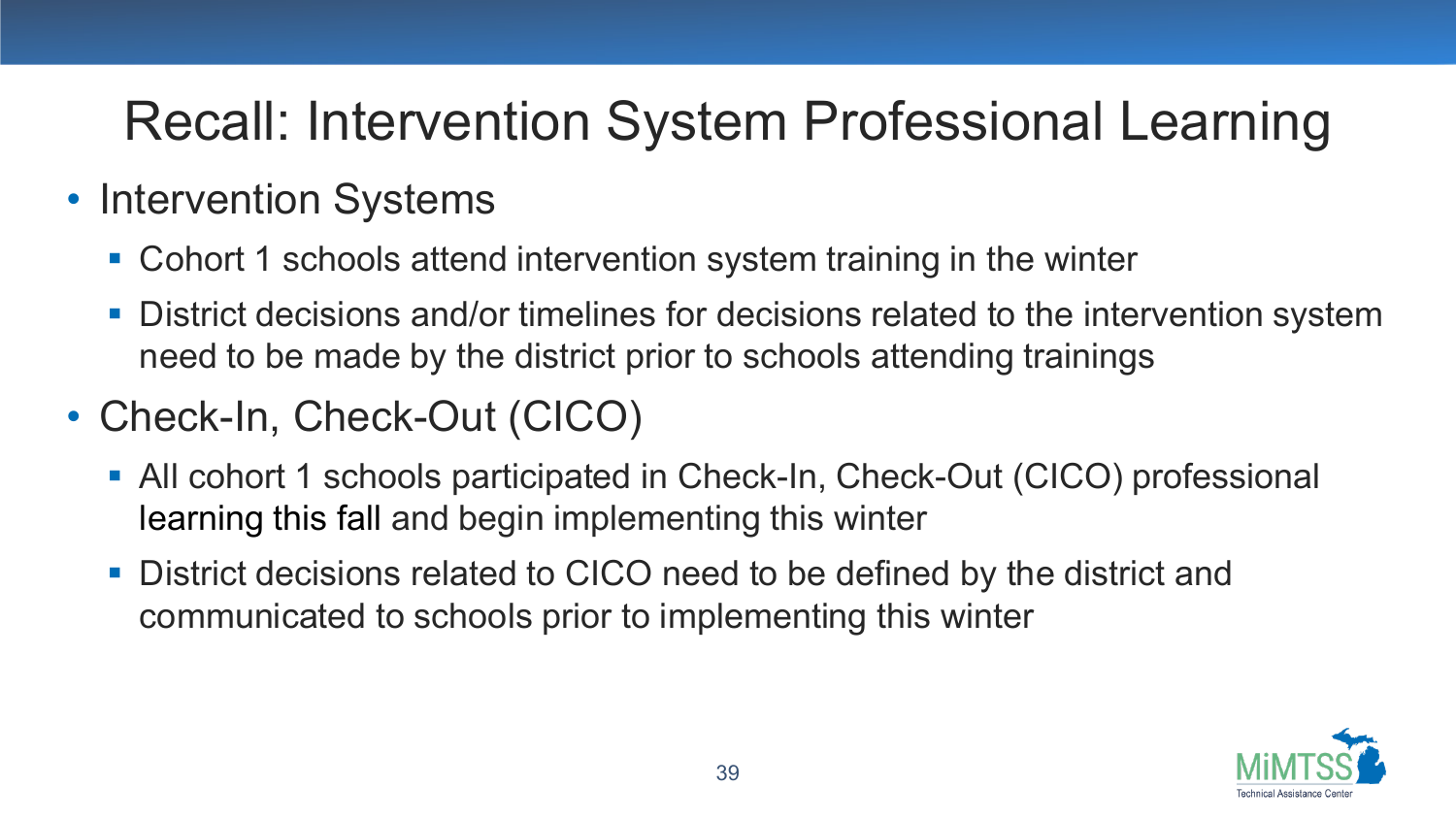## Next Steps

- Complete the "District Decisions: Intervention Systems" document and activities outlined in your implementation plan to support schools with the installation of their intervention system
- Use communication protocols to share district decisions and standardized processes with principals, coaches, and School Leadership Teams
- Update DIT Installation Checklists until they are 100% complete

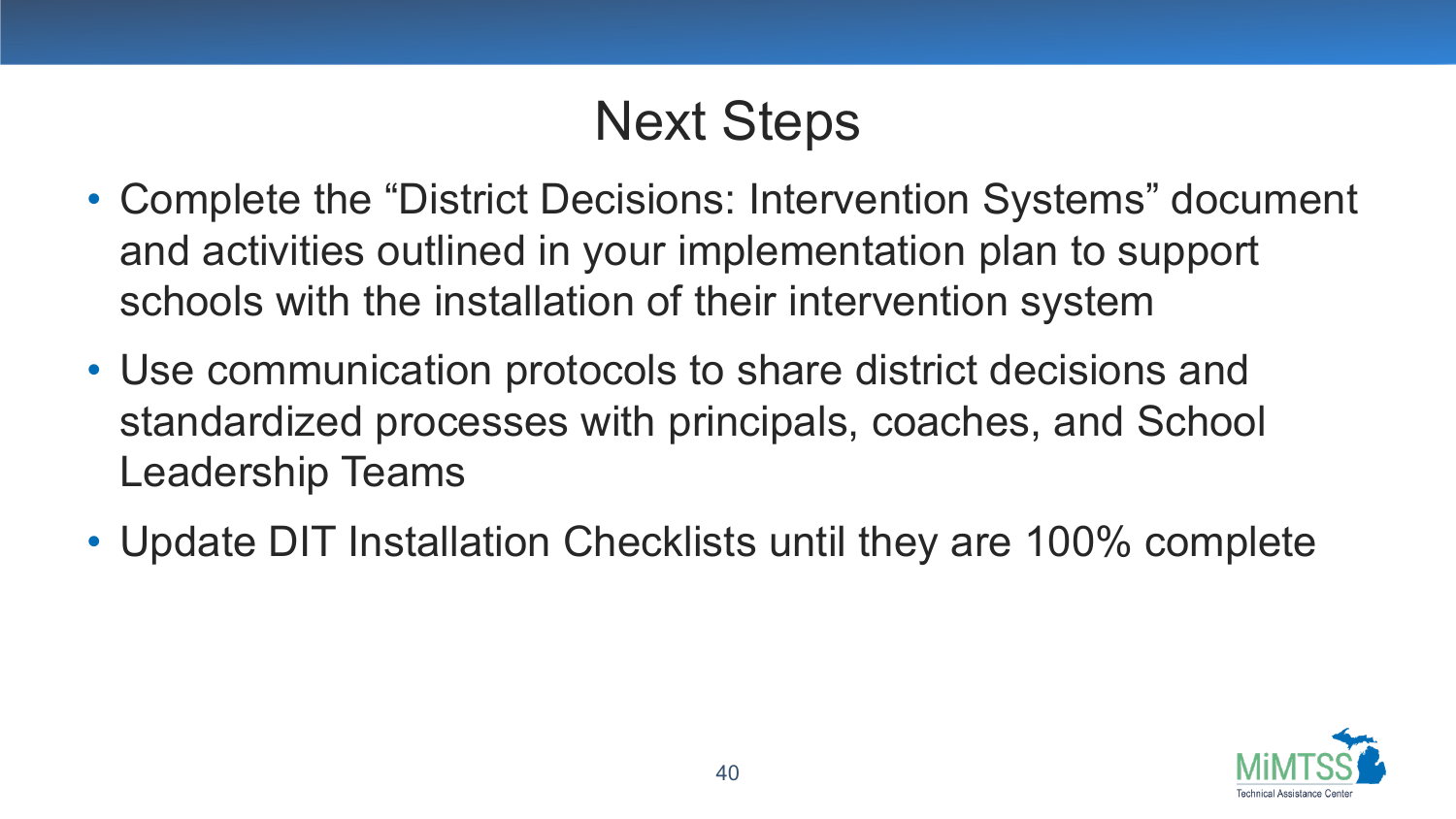## Activity 5.1

- Review the activities added to your MTSS Implementation Plan throughout today's session
- Make sure each item is clearly articulated and includes who is responsible for each activity and that a timelines for completing each activity is recorded